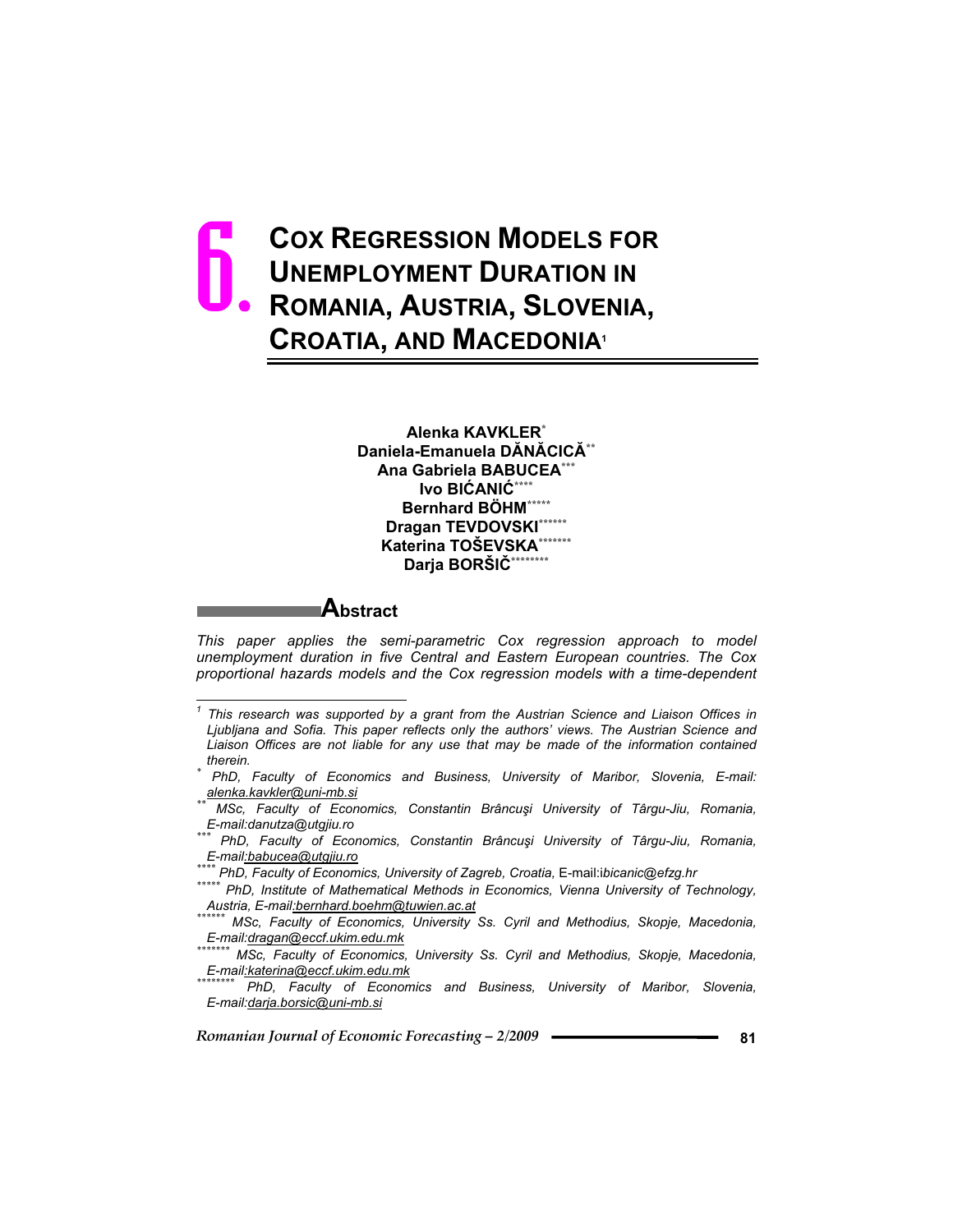*covariate are developed, and the results are interpreted and compared. The impact of the variables age, gender, education level, and region on the hazard ratio is discussed. The results for the time-dependent variable age imply that the longer the unemployment spell lasts, the less pronounced the differences between various age groups are.* 

**Keywords:** survival analysis, Cox proportional hazards model, Cox regression model with a time-dependent covariate, unemployment duration.

**JEL Classification**: C14, C24, J60, J64

# **1. Introduction**

This paper analyzes the impact of the variables age, gender, education level, and region on the duration of unemployment spells in Romania, Austria, Slovenia, Croatia, and Macedonia. The well-known Cox proportional hazards models and Cox regression models with a time-dependent covariate are applied, and the results are interpreted and compared. The parameters of the models are estimated from large datasets that consist of all registered unemployment spells of several years. The conclusions are relevant for the development of the labour markets in the countries observed.

In recent years, various survival analysis and duration techniques for modelling the length of unemployment spells and strike duration have gained popularity in the social sciences. New developments in econometric methods for labour market analysis are presented in Moffitt (1999). Using nonparametric and parametric estimation methods and controlling for unobserved heterogeneity, Tansel and Tasci (2005) analyzed the determinants of the probability of exiting unemployment in Turkey. Age has a negative effect on the hazard rate. Nivorozhkin (2006) employed a competing risk duration model to distinguish between exits to a previous employer and exits to a new job. His model, which includes the interaction of age and tenure, suggests that, despite being protected by legislation, older workers in Sweden remain unemployed longer conditioned on the same tenure. A negative association between age and probability of reemployment was also established by Kupets (2006) for Ukraine. D'Agostino and Mealli (2000), on the other hand, developed Cox proportional hazards models to study unemployment duration in several European countries, with mixed results. In Portugal, France, and Denmark, difficulties in leaving unemployment are encountered mainly by older people, whereas the young and the old have fewer chances for reemployment in Italy, the UK, and Spain.

Using a dependent competing risk model with nonparametric specification, van den Berg *et al*. (2008) simultaneously analyzed transitions from unemployment to employment and to nonparticipation based on French registered unemployed data. Stratification for gender yielded different results for unemployed men and women. Convergence and determinants of non-employment durations in Eastern and Western Germany were examined by Hunt (2004), who argued that the gender gap in Eastern Germany non-employment duration cannot be characterized as a skills gap. Gonzalo and Saarela (2000) discussed gender disparities in unemployment duration in Finland.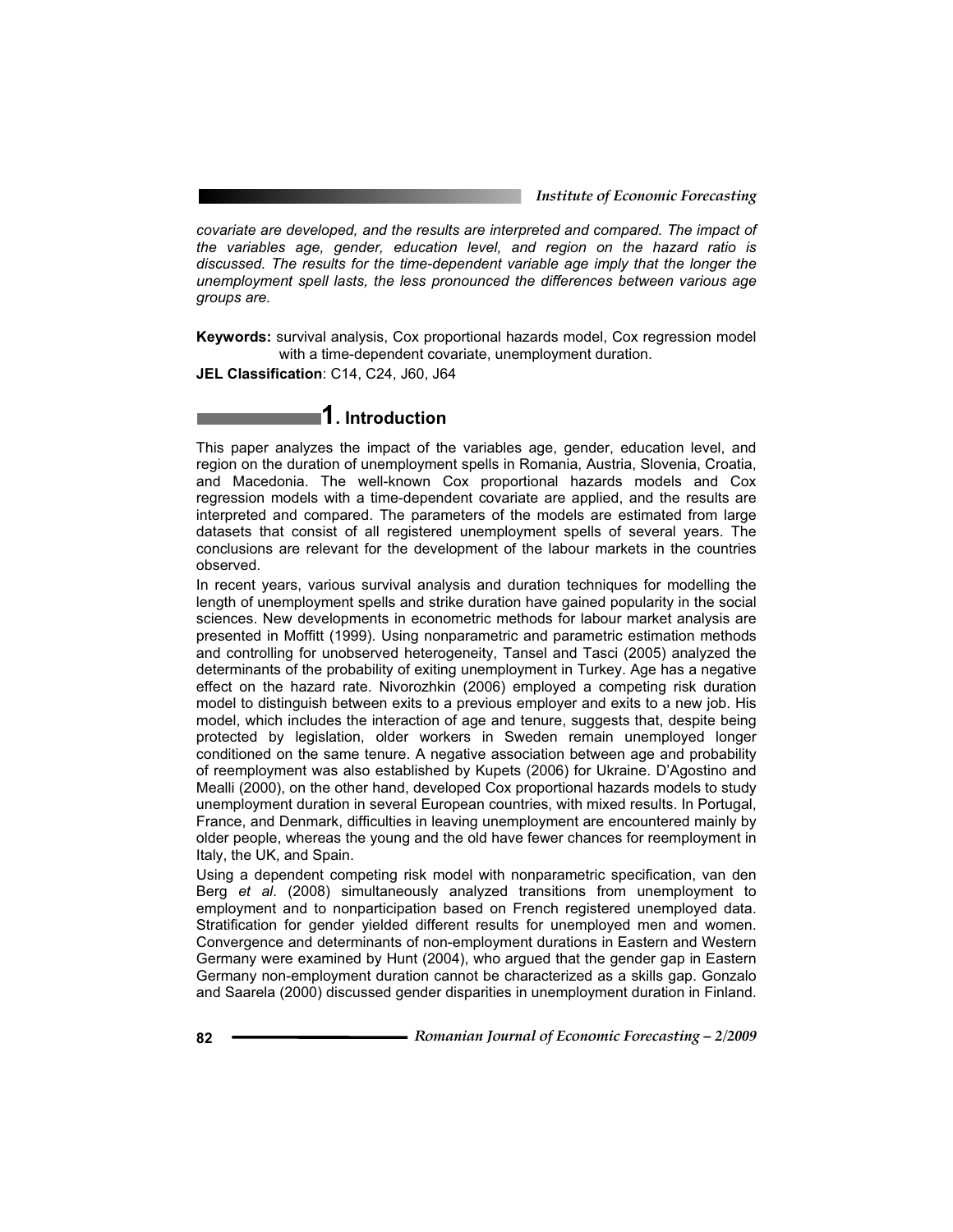Substantial differences in the exit rates from unemployment were found for individuals under 30. Estimation results from the Cox proportional hazards models show that in Belgium, Greece, France, Spain, Denmark, and Portugal women have lower chances of leaving unemployment (D'Agostino and Mealli, 2000). Similar conclusions were reached by Tansel and Tasci (2005) for Turkey and by Stetsenko (2003) for Kyiv.

Many authors have studied the impact of education level on the duration of unemployment. In a study by Ollikainen (2003) on Finland, education appears as a highly positive factor in reducing the duration of unemployment, particularly for women. Kettunen (1997), on the other hand, argued that for the lowest levels additional education increases the probability of re-employment, but at the highest levels the relationship turns negative. Finnish unemployed workers with 13 to 14 years of education have the highest re-employment probability. A higher educational level shortens unemployment duration in the UK, Belgium, and Ireland, whereas in Greece and Spain educational level does not seem to have a strong effect on the expected duration (D'Agostino and Mealli, 2000). Using a multinomial logit model, Domadenik and Pastore (2004) found that tertiary educational attainment works as a buffer against unemployment, especially for young adults. Van Ours and Ridder (1995) looked at the increase in unemployment in the Netherlands during the cyclical downturn of the 1980s, when unemployment rates of less-educated workers increased more than those of more-educated workers. This phenomenon could be explained by job competition between workers of different levels of education or by employers dismissing replaceable less-educated workers before irreplaceable moreeducated workers. According to Tansel and Tasci (2005), Kupets (2006), and Nivorozhkin (2006), more-educated individuals are more likely to find a new job in Turkey, Ukraine, and Sweden, respectively. McKenna (1996) suggested that education confers two related benefits to workers: broader access to jobs and higher lifetime earnings. A study by Stetsenko (2003), on the other hand, indicated a negative effect of education on the re-employment probability in Kyiv. Löfmark (2008) examined unemployment duration in Taganrog, Russia, and argued that possessing a medium education improves one's position in the labour market only slightly, whereas holding a high education has no effect at all. Such conclusions agree with the findings of Cheidvasser and Benitez-Silva (2007) that educational changes have no impact. The authors suggest that job destruction in the Russian Federation during transition principally involved highly skilled jobs, whereas job creation mainly involved jobs demanding lower educational attainment.

Similar studies of labour markets in Romania, Austria, Slovenia, Croatia, and Macedonia are rare or non-existent. This paper therefore seeks to fill a gap in the empirical literature. We believe this is the first attempt to apply the survival analysis techniques developed by Cox to model and compare the length of unemployment spells in these five countries. The rest of this paper is organized as follows. A short overview of the current unemployment trends in the labour markets observed is given in section 2. Section 3 presents the basic notion and describes the methodological approach of the Cox regression models. The proportional hazards assumption is discussed and different approaches to testing whether such an assumption holds are stated. Section 4 addresses the major question on the effects of age, gender, educational level, and region on the length of unemployment spells using the Cox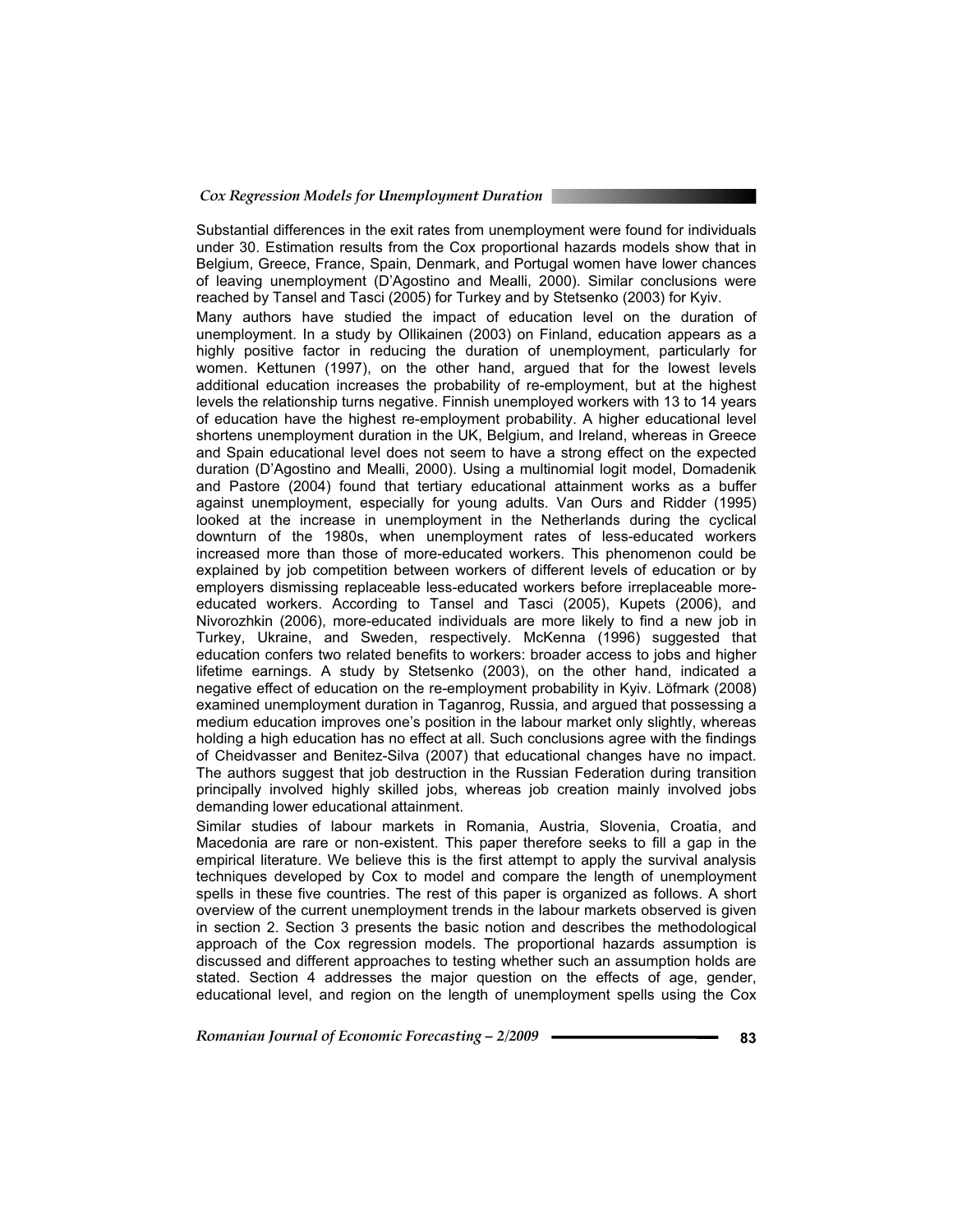proportional hazards model. The models for all five countries are estimated and the results are interpreted and compared. The Cox regression models with the timedependent variable age are specified only for Romania, Slovenia, and Croatia, for which the proportional hazards assumption is rejected.

### **2. Short overview of unemployment trends**

Among the criteria used to compare the economic performance of countries in terms of conditions prevailing on labour markets, the unemployment rate is usually of great interest. The registered unemployment rate and ILO unemployment rate are usually referred to in practice. The ILO unemployment rate is based on Labour Force Surveys conducted according to the International Labour Office (ILO) instructions. It is internationally comparable. The ILO counts as unemployed those that meet the following criteria: not working for pay, not employed or self-employed, actively seeking employment, and willing to accept work immediately or within two weeks (Kajzer, 2007a). A significant discrepancy between these two measures of unemployment in some countries may be due to a high level of informal work and/or a generous unemployment insurance system. Löfmark (2008) emphasizes that discouraged workers (i.e., those that give up searching for a job) are not included in the ILO definition, which could be problematic.





**Unemployment rate in 2005** 

*Source: Eurostat.* 

Unemployment registration in Romania was introduced in 1991, and the first study to evaluate unemployment by ILO standards was conducted in 1994 (Bădulescu, 2006). Similar to other transition countries, unemployment in Romania emerged inevitably as a result of enterprise restructuring and output contraction. Romania was among the few former communist economies to experience relatively low unemployment. Even after a rise due to rapid and sustained GDP expansion in the recent years, the ILO unemployment rate has stabilized at 7 to 8% (Kotzeva and Păuna, 2006). The unemployment rate of 7.2% in 2005 places Romania at the middle of the countries observed. Figure 1 presents a bar chart of the ILO unemployment rates in 2005. Using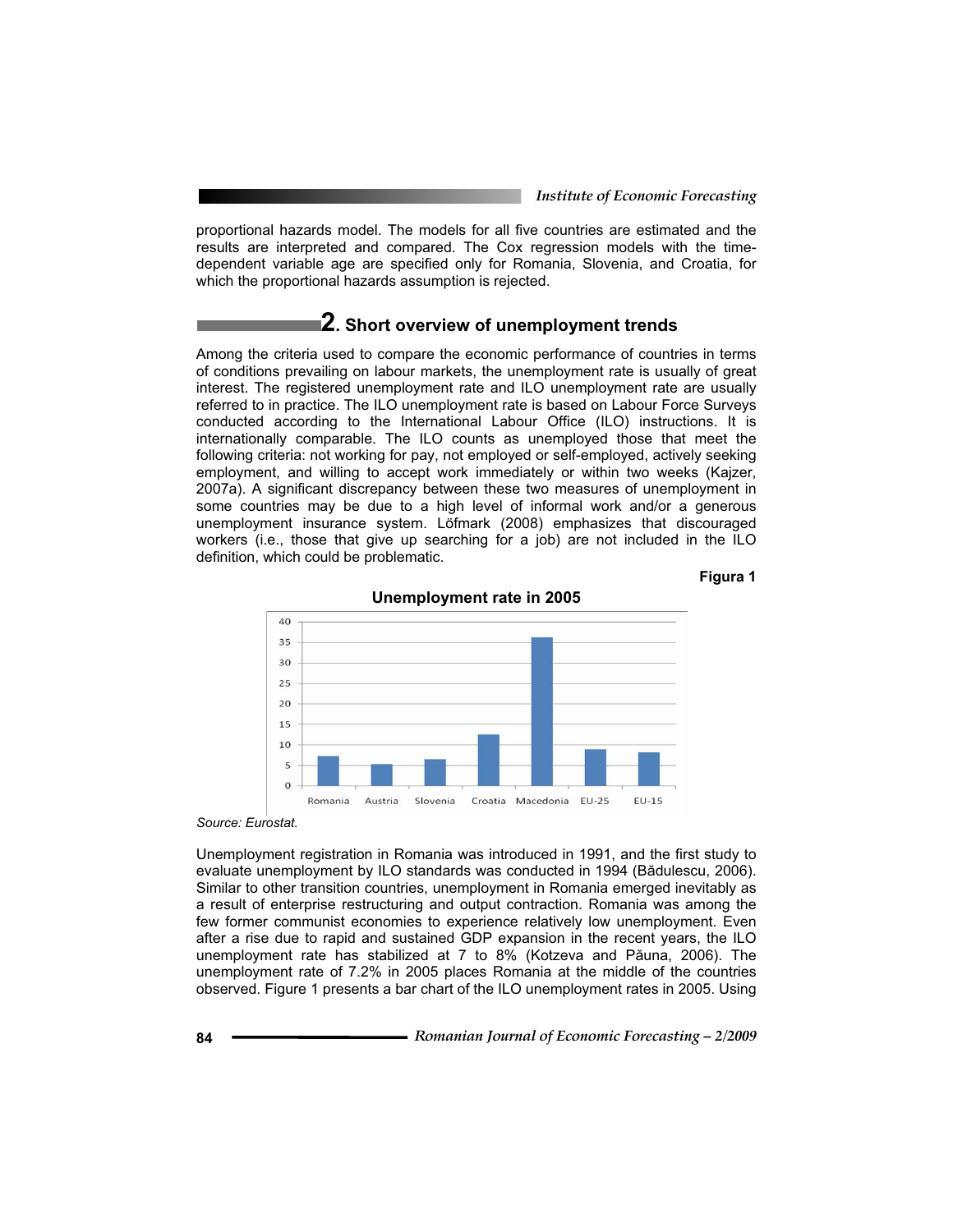the Dobrescu macromodel of the Romanian market economy, Păuna et al. (2008) forecast the unemployment rate for 2008 at 5.3%.

It is quite common for Austria's labour market to be considered rather unproblematic by the international labour market experts. However, the general economic tendencies shared among almost all the European countries have also left their mark on the Austrian labour market and with it a major task for the economic policy to counteract the undesirable tendencies. The OECD survey on Austria (OECD, 2005) recommends adaptation of the tax and transfer system to reduce disincentives to both labour supply and demand. Abolishing the remaining incentives for effective early retirement at old age, such as disability pension schemes and income support targeted at older employees that reduce their working time, is also required. If calculated by the method favoured by the European Union, Austria's unemployment rate was 5.2% in 2005. This ranks it fifth within the European Union, after Ireland (4.4%), the UK (4.7%), the Netherlands (4.7%), and Denmark (4.8%). In 2005, according to calculations the unemployment rate stood at 8.9% for the EU-25 and at 8.1% for the EU-15. The fact that unemployment benefits in Austria are not seen as very generous could also be regarded as an element contributing to the consolidated labour market performance.

The system in the former Yugoslavia provided stability in the labour market by striving to achieve full employment and equal wealth distribution. It required radical regulation of the labour market to provide jobs for practically everyone. The unlimited guarantee of employment was even a constitutionally guaranteed right (Vodopivec, 1995). Transition brought about significant changes in the labour demand and, consequently, a dramatically high increase in the unemployment rate at the beginning of the 1990s. In Slovenia, the registered unemployment rate peaked in 1993, when it reached almost 15%, and started to decrease only in 1998. In 2006, the registered unemployment rate dropped below 10% for the first time after the beginning of transition. According to Eurostat, the internationally comparable ILO unemployment rate in Slovenia was lower, reaching 6.5% in 2005, which is below the EU-15 and EU-25 averages. The labour market situation in Slovenia has improved in the last 10 years and is now relatively favourable. However, several problems persist: the proportion of long-term unemployed and unskilled unemployed persons remains large, and the employment rate for elderly workers is low (Kajzer, 2007b).

Unemployment in Croatia rose throughout most of the last two decades and reached its highest level in 2002, when the registered unemployment rate was 21%. The increase in unemployment was the greatest during two different periods. The first was the early period of transformation (1990–1991), and the second in 1996 after the military downsizing following the Croatian War of Independence. In 2005 and 2006 unemployment briefly fell to 17%, but has since generally remained at around 19%. The ILO methodology indicated a significantly lower unemployment rate, of 12.7% in 2005. Registered unemployment in Croatia diverges systematically from the ILO figures, giving unemployment rates up to 50% higher and indicating the existence of a significant informal sector. According to the European policy review (International Labour Office and Council of Europe, 2006), estimates of the magnitude of the informal sector in Croatia ranged from 7% to 33% of GDP in 2000. The main problem regarding employment and unemployment in Croatia concerns jobless growth. Like other transformation economies, relatively high growth rates are achieved with modest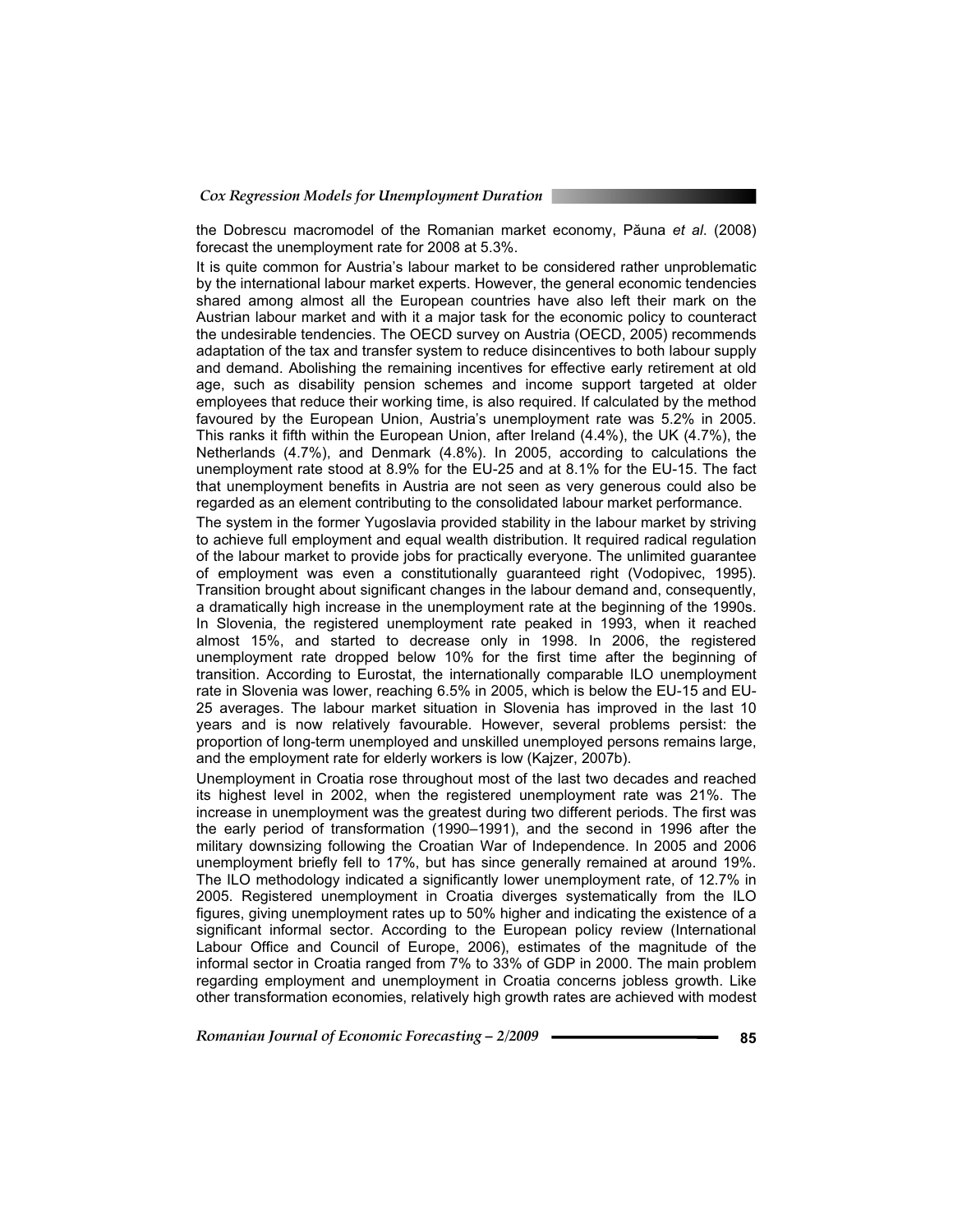increases in employment. The solution to this problem is at the core of the future economic success of the Croatian economy.

Macedonia has one of the highest unemployment rates in Europe. The country's structural inadequacy and weak economic growth in the last two decades have been the main reasons for high unemployment. Sharp contractions in economic activities during the transition period have increased the level of informal employment. The central problem that persists is the lack of labour demand in the formal sector. The unemployment rate fluctuated between 21.5% and 23.9% in the 1980s and was significantly higher than in other ex-Yugoslav republics. In the 1990s, the unemployment rate rose dramatically and reached its highest level of 39.1% in 1995. The lowest level was reached in 2001 (30.52%) after economic reforms were successfully implemented. The military conflict in 2001 and 2002 suppressed economic activity and the unemployment rate again surpassed 35% in the following years. The constantly high unemployment level in this period is primarily not the result of the layoffs, but rather the result of the extreme inflexibility of the labour market and rigid labour-force protection laws. As Riboud and Jauregui (2002) have calculated, the index of rigidity of the labour-force protection laws in Macedonia was 4.2 at the end of the 1990s. This index assigns a value between 0 and 6 (6 being the most rigid labour-law regulation); given the average index value for EU countries at 2.4, Macedonia's rigidity is obvious.

# **3. Methodology**

#### *3.1 Basic notions*

Survival analysis and duration models originate in biostatistics, in which the survival time is the time until death or until the relapse of an illness. In recent years, these techniques have also gained popularity in social sciences to model the length of unemployment spells and strike duration. A comprehensive overview of the methods and models used in survival analysis is given by Therneau and Grambsch (2001) and by Klein and Moeschberger (2005).

Let the random variable *T* denote the *survival time*. The distribution function of *T* is defined by the equation

$$
F(t) = P(T < t) \tag{1}
$$

and measures the probability of survival up to time *t*. Because *T* is a continuous and measures the probability of survival up to time *t*. Because *T* is a continuous random variable, its density function  $f(t)$  can be computed as the first derivative of the distribution function.

The *survival function S(t)* denotes the probability of surviving until time *t* or longer and is given by

$$
S(t) = P(T \ge t) = 1 - F(t).
$$
 (2)

The limit

$$
\lambda(t) = \lim_{\delta \to 0} \frac{P(t \le T < t + \delta | T \ge t)}{\delta}
$$
 (3)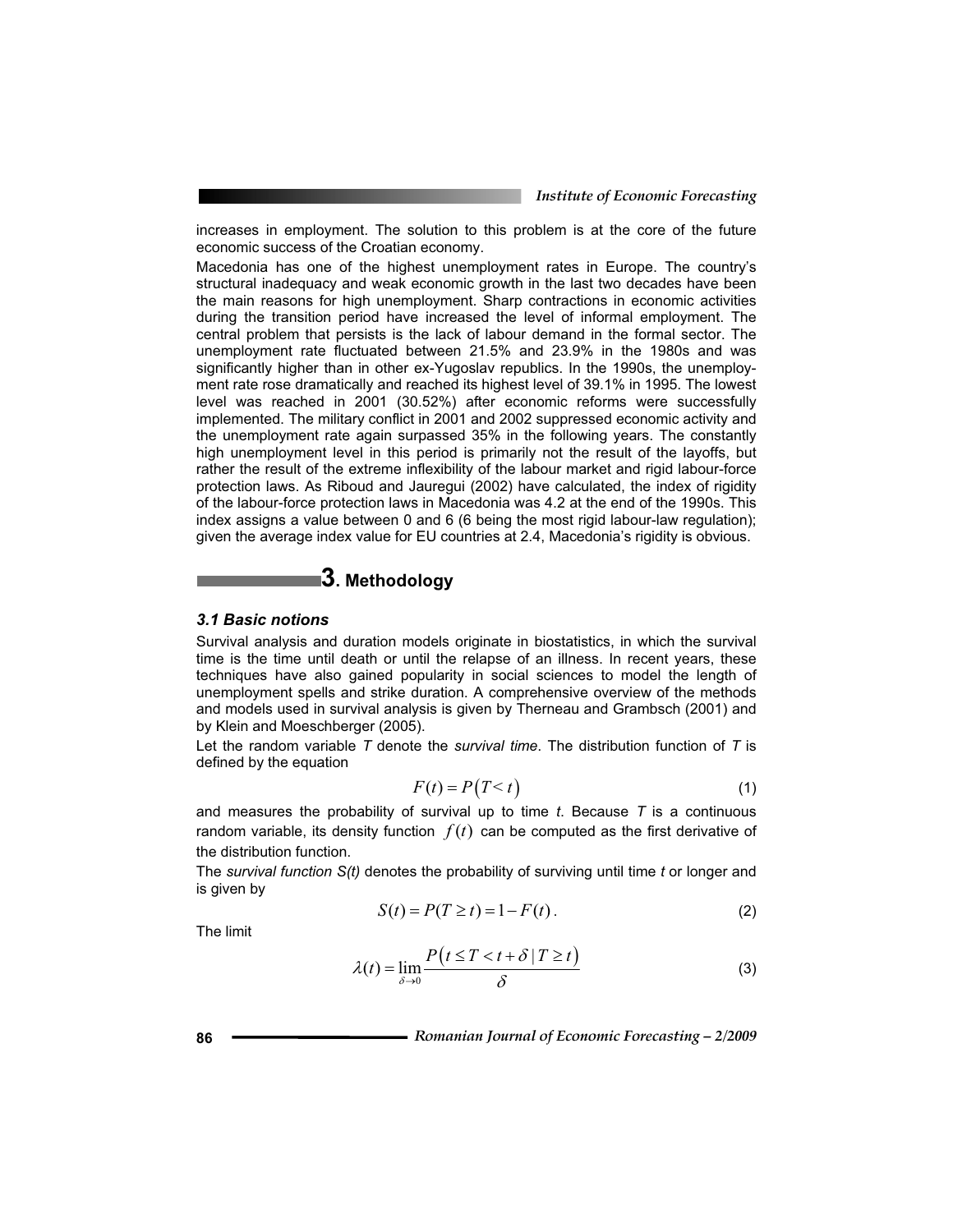represents the risk or proneness to death at time *t*. The function  $\lambda(t)$  is usually called the *(instantaneous) hazard function* or the *failure rate* and measures the instantaneous death rate given survival until time *t*. Greater values of the hazard function can also be interpreted as higher potential for the event to occur. By integrating the hazard function over the interval  $[0,t]$  one obtains the *cumulative hazard function*

$$
\Lambda(t) = \int_{0}^{t} \lambda(u) du.
$$
 (4)

It is easy to see that  $\sum_{i=0}^{n}$  $-\log S(t) = \int_{0}^{t} \lambda(u) du$ , and, therefore,  $S(t) = e^{-\int_{0}^{t} \lambda(u)}$  $\mathcal{L}$  $S(t) = e^{-\int_0^t \lambda(u) du}$ .

Because any of the functions  $F(t)$ ,  $S(t)$ ,  $f(t)$ , and  $\lambda(t)$  may be expressed with the help of any of the remaining three functions, one may decide to model any one of them and estimate the others from the derived equations.

#### *3.2 Cox proportional hazards model*

The *Cox proportional hazards model* is a semi-parametric method of analyzing the effects of different covariates on the hazard function. A detailed discussion of the Cox models can be found in Kleinbaum (2005) and in Hosmer and Lemeshow (2003). Assuming *n* individuals under observation, the Cox proportional hazards model is of the form

$$
\lambda_i(t) = e^{x_i^t \beta} \cdot \lambda_0(t) = c_i \cdot \lambda_0(t), \quad i = 1, 2, ..., n,
$$
 (5)

in which  $x_i = (x_{i1}, x_{i2}, \ldots, x_{ik})$  $x_i = (x_{i1}, x_{i2}, \ldots, x_{ik})'$  is the vector of  $k$  covariate values for individual  $i$ ,  $(\beta_1,\beta_2,\ldots,\beta_k)$  $\beta = (\beta_1, \beta_2, ..., \beta_k)'$  is the vector of regression coefficients,  $\lambda_i(t)$  is the hazard function of individual  $i$ , and  $\lambda_0(t)$  is the *baseline hazard*. Thus, the baseline hazard corresponds to an observation with  $x_i = 0$ . The effect of the covariates on the hazard function in the Cox proportional hazards model does not depend on time because the ratio  $\frac{T_1(t)}{1-t_1}$ *i t t*  $\frac{\lambda_i(t)}{\lambda_o(t)}$  is equal to the constant  $c_i$  . Consequently, the baseline hazard determines

the shape of the hazard function.

The ratio of the hazard functions of individuals i and j, namely  $\frac{\lambda_i(t)}{2}$  $\ddot{\phantom{0}}$ *j t t*  $\displaystyle{\frac{\lambda_i(t)}{\lambda_\cdot(t)}}$ , is called the

*hazard ratio*. This quotient is equal to

$$
\frac{\lambda_i(t)}{\lambda_j(t)} = \frac{e^{x_i'\beta} \cdot \lambda_0(t)}{e^{x_j'\beta} \cdot \lambda_0(t)} = e^{(x_i - x_j)'\beta}.
$$
\n(6)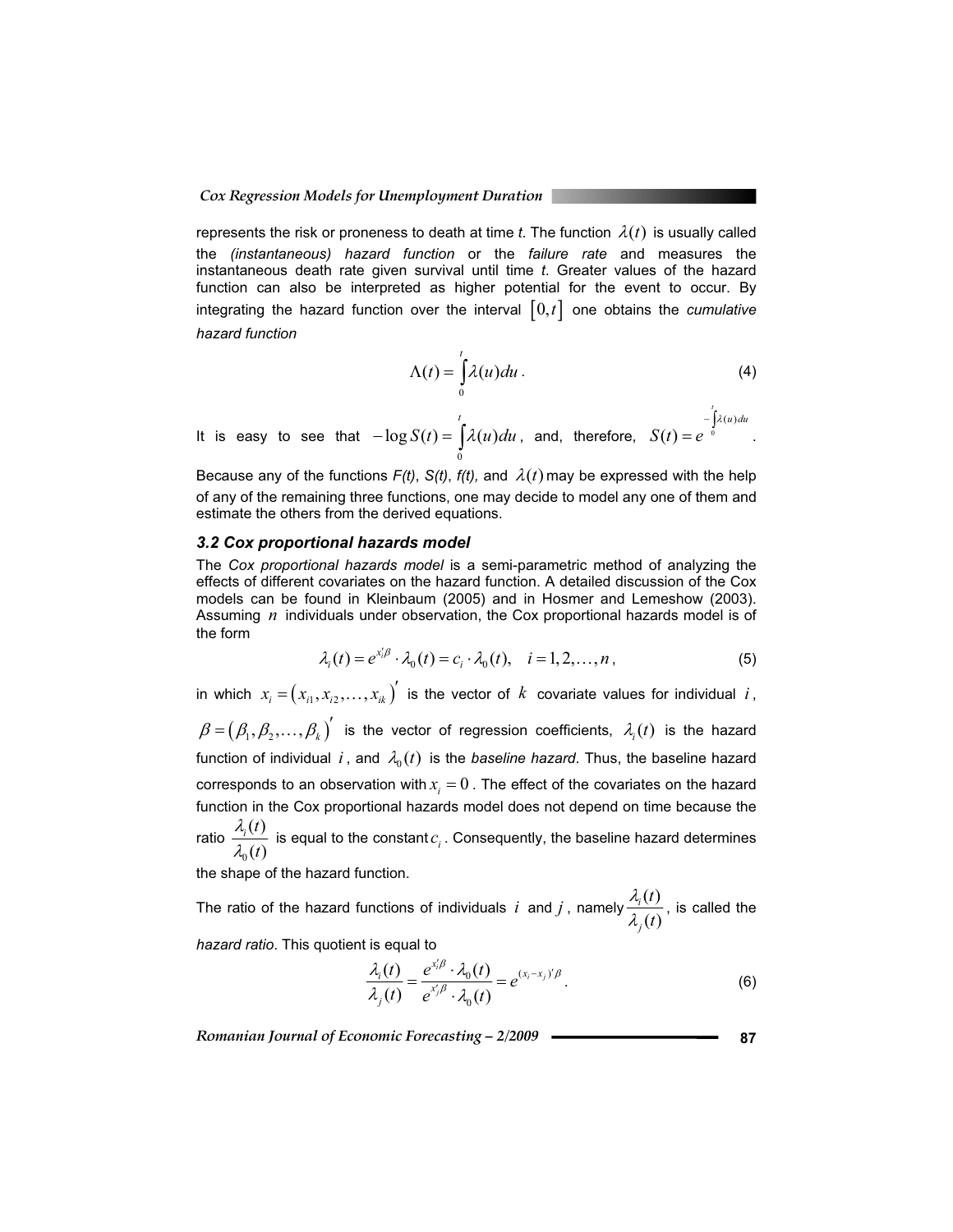The hazard ratio is the ratio of covariate effects for both individuals and is thus independent of time. This is called the *proportional hazards assumption*. The interpretation of the hazard ratio is similar to the odds ratio interpretation for logistic regression. A hazard ratio lower than 1 indicates decreased risk, whereas a ratio higher than 1 signals increased risk. Suppose that the vectors of covariates  $x_i$  and

 $x<sub>j</sub>$  differ only in the value of the  $p$ -th covariate and only for one unit. In this case, the hazard ratio

$$
\frac{\lambda_i(t)}{\lambda_i(t)} = e^{\beta_p} \tag{7}
$$

measures the change of the hazard function for a unit change in the *p*-th covariate (if the covariate is a numerical variable). The hazard ratio is said to be statistically significant at the given level, when its confidence interval excludes 1. In this case, the null hypothesis that the variable is not related to survival can be rejected. This is the basis for the interpretation of the Cox regression results. By using *Cox's partial likelihood estimator*, it is possible to estimate the parameter vector  $\beta$  without specifying and estimating the baseline hazard (see Greene (2003) for details).

#### *3.3 Proportional hazards assumption*

The proportional hazards assumption is unrealistic in some cases. For example, the hazard ratio may change over time. In addition, it follows from equation (7) that the hazard ratio should be the same for the unit change in the given covariate, independently of the initial covariate value. The variable age, which is frequently used in Cox regression models, often violates the proportional hazards assumption. Namely, the ratio of the hazards should be the same for all age intervals (e.g., the quotient of the hazard functions for the 40- and 20-year-olds should be the same as the quotient for the 60- and 40-year-olds). This is often not the case.

The proportional hazards assumption can be checked in several ways, either graphically or more formally with statistical tests. Graphic examination can be carried out with a *log-minus-log (LML) plot* or with the help of *partial (Schönfeld) residuals.* A detailed discussion on how to test the proportional hazards assumption can be found in Therneau and Grambsch (2001).

One commonly used statistical test for proportional hazards is performed in a timedependent covariates setting. An auxiliary model is fitted that includes an interaction term between time and the covariate under inspection (e.g., product of the covariate with time). If the proportional hazards assumption holds, the estimated coefficient of the interaction term in the model obtained with a time-dependent covariate should not be significantly different from zero. When a covariate fails a test for proportional hazards, non-proportional hazards can be built into the model by specifying interactions between covariates and time. One of the most often used interactions in practice is the product of a covariate and the time variable. Such a model is called the *Cox regression model with a time-dependent covariate*.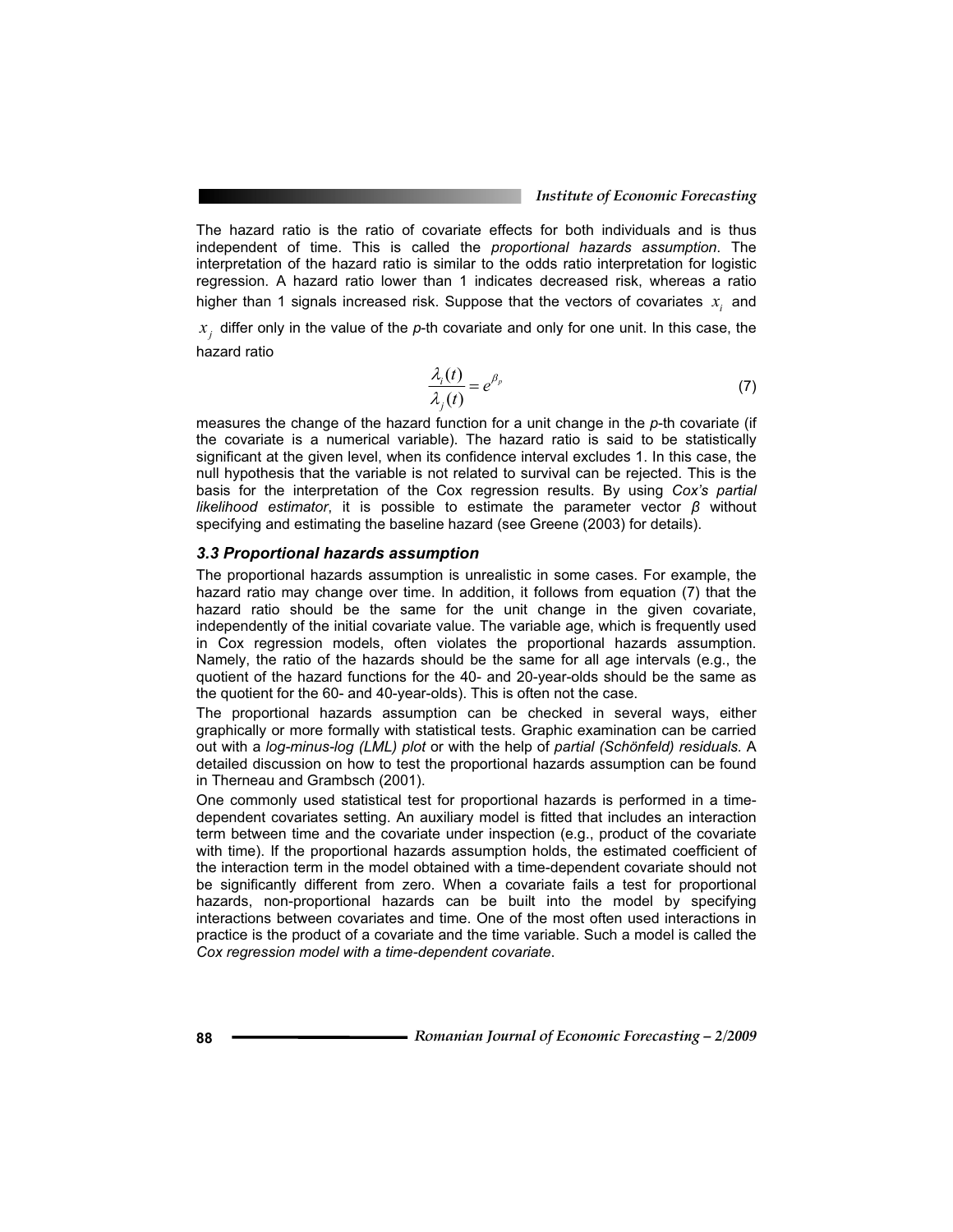*Cox Regression Models for Unemployment Duration* 

## **4. Empirical analysis**

#### *4.1 Data*

The data for our empirical investigation were obtained from the national employment offices and from the Austrian National Statistical Office. The databases consist of all registered unemployment spells completed between the start date and the end date (as given in the fifth column of Table below) and all ongoing spells at the end date. The time span between 2002 and 2005 is covered in every country. For each of the unemployment spells, unemployment duration and the variables gender, age, and education level are given. In addition, information about the statistical region is included in the databases for Slovenia, Croatia, and Macedonia. In the case of Romania, we were only able to obtain the dataset for the Gorj County. $^2$  Because national employment offices are not allowed to disclose personal data about unemployed persons, only a personal identification number was added to enable identification of repeated spells. Information about registered unemployed persons in Austria was not available and two subsets of the micro-census database of the Austrian Statistical Office were used instead. $3$  Due to the relatively small amount of data, this attempt to estimate the Cox proportional hazards model can only be considered a tentative exploratory study. For the rest of the countries under observation, on the other hand, relevant conclusions can be drawn owing to comprehensive datasets.

The percentage of censored observations is given in the sixth column of Table 1.

**Table 1** 

|                  | Number of<br>observations | Mean<br>duration | <b>Factors</b>   | Period      | Censored | <b>Source</b>      |
|------------------|---------------------------|------------------|------------------|-------------|----------|--------------------|
| Romania*         | 80,961                    | 264 days         | Gender, age,     | 1 Jan 02 to | 76.1%    | National           |
|                  |                           |                  | education level  | 31 Aug 06   |          | employment         |
|                  |                           |                  |                  |             |          | office             |
| <b>Austria</b>   | 398 (sample 1)            | 255 days         | Gender, age,     | $2000 - 03$ | 44.0%    | National           |
|                  | 686 (sample 2)            | $344$ days       | education level  | $2004 - 05$ | 68.2%    | statistical office |
| Slovenia         | 442.703                   | 478 days         | Gender, age,     | 1 Jan. 02   | 21.3%    | National           |
|                  |                           |                  | education level. | to 18 Nov.  |          | employment         |
|                  |                           |                  | region           | 05          |          | office             |
| Croatia          | 1,408,596                 | 455 days         | Gender, age,     | 2002-05     | 22.5%    | National           |
|                  |                           |                  | education level. |             |          | employment         |
|                  |                           |                  | region           |             |          | office             |
| <b>Macedonia</b> | 422,527                   | 353 days         | Gender, age,     | $2002 - 05$ | 48.0%    | National           |
|                  |                           |                  | education level. |             |          | employment         |
|                  |                           |                  | region           |             |          | office             |

**Dataset description** 

*Notes: \* Gorj County only.* 

 *<sup>2</sup> Although a request was submitted to the Romanian Employment Office to obtain the dataset for the entire country, we only received the data for the Gorj County. <sup>3</sup>*

*The databank of the Austrian Employment Office contains individual data on all unemployment*  spells in Austria, but it is not publicly available, not even for research. The samples were not *pooled due to a change in the design of the survey.*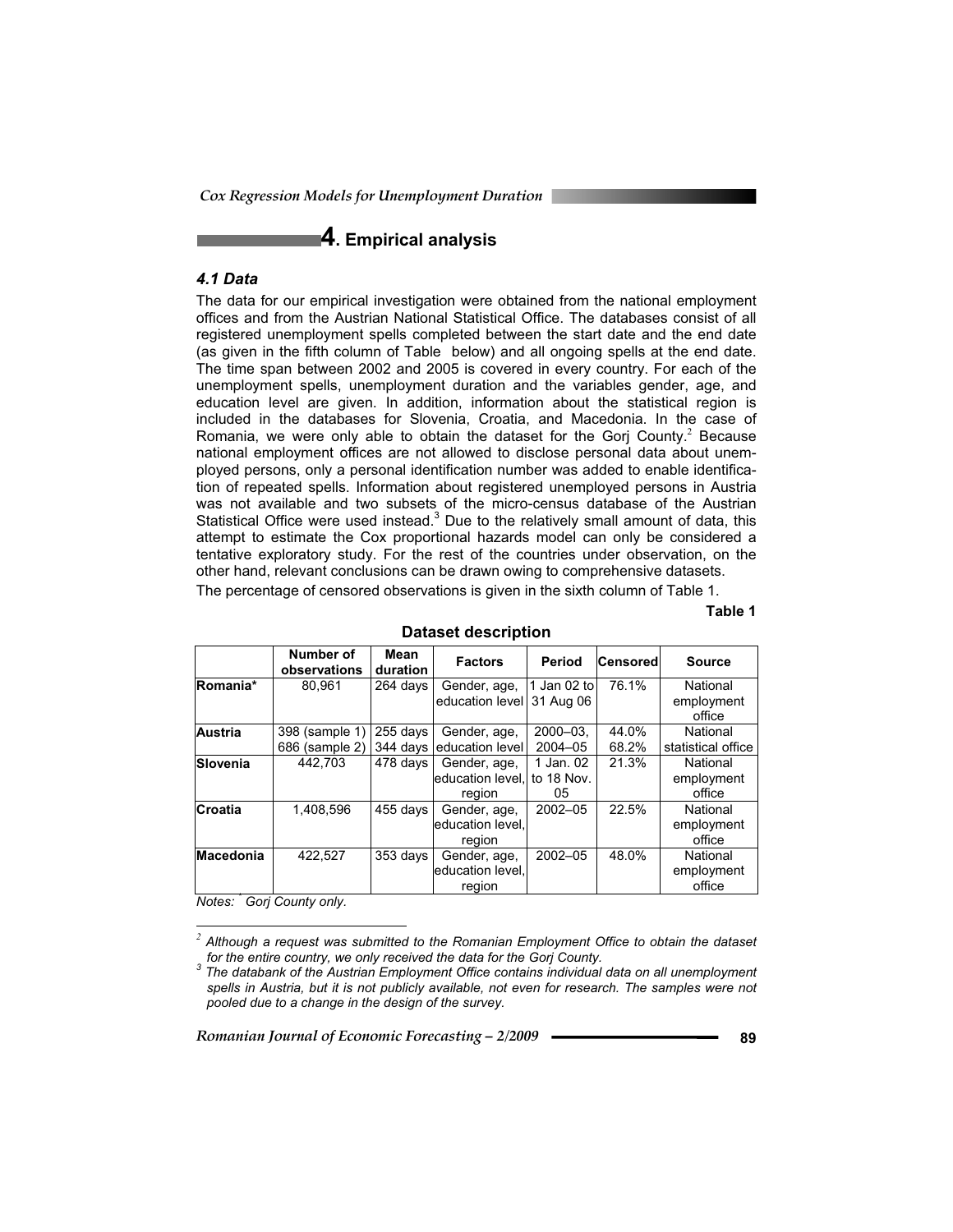This kind of censoring is called *right censoring*. Because the event under observation (i.e., the end of the unemployment spell) had not occurred by the end of the study, it is only possible to estimate the lower bound of survival time. The mean duration of completed (uncensored) unemployment spells is presented in the third column. One should note that the mean length of unemployment spells in Slovenia (478 days) is 81% higher than in Romania (264 days). These numbers should be interpreted in connection with the percentage of censored data. 76.1% of the unemployment spells in Romania had not been terminated by the end of our study, as compared to only 21.3% in Slovenia, and, therefore, the exit rate from unemployment is significantly higher in Slovenia than in Romania.

#### *4.2 Cox proportional hazards models*

The factors age, gender, education, and region (the last for Slovenia, Croatia, and Macedonia only) are employed as explanatory variables in the Cox proportional hazards models. We wished to estimate the impact of these variables on the length of unemployment spells in the period observed, primarily from 2002 to 2005. The categories of the variables education and region used in our empirical examination are given in Tables A1 to A5 in the Appendix. Because the education systems in the five countries are often not directly comparable and because we are limited by the availability of the official data, a different number of categories was employed in different countries to represent the variable education. Slovenia is divided into 12 statistical regions, Croatia into 20 counties plus one city district, and Macedonia into 30 regions.

The results of the Cox regression analysis are presented in Tables A1 to A5. The estimate of the regression coefficients vector  $\beta$  is denoted by *B*. As already explained (see equation  $(7)$ ),  $Exp(B_n)$  is an estimate of the change of the hazard function for a unit increase in the *p*-th covariate when the covariate is a numerical variable. Only the variable age is numerical in our case. For the categorical variables gender, region, and education,  $Exp(B_n)$  measures the hazard ratio of a given category with the reference category. In our analysis, female gender (with the exception of Austria, for where male gender was used) and elementary school or no education were chosen for the reference categories for the variables gender and education. The reference regions are Coastal-Karst, Vukovar-Srijem, and Stip for Slovenia, Croatia, and Macedonia, respectively.

As already mentioned, the expression "hazard" originates in biostatistics, in which it is usually used to denote the risk of death. When applying survival analysis techniques to model unemployment duration, the hazard function measures the instantaneous rate of employment given unemployment up to the present moment or, in other words, instantaneous exit rate from unemployment to employment. Therefore, it would be better to use the expression "ratio of employment chances" instead of "hazard ratio".

Table presents an overview of the main results for each of the countries and variables. With the exception of the Austrian sample from 2000 to 2003, the hazard for the unemployment spell to end is higher for unemployed men than for unemployed women. The gender gap is the most pronounced in Croatia, where the exit rate from unemployment to employment is 32% higher for men than for women, followed by Austria (29.9% for the sample from 2004 to 2005), Slovenia (20.8%), and Romania (16.3%). Gender differences seem to be negligible only in Macedonia, for which the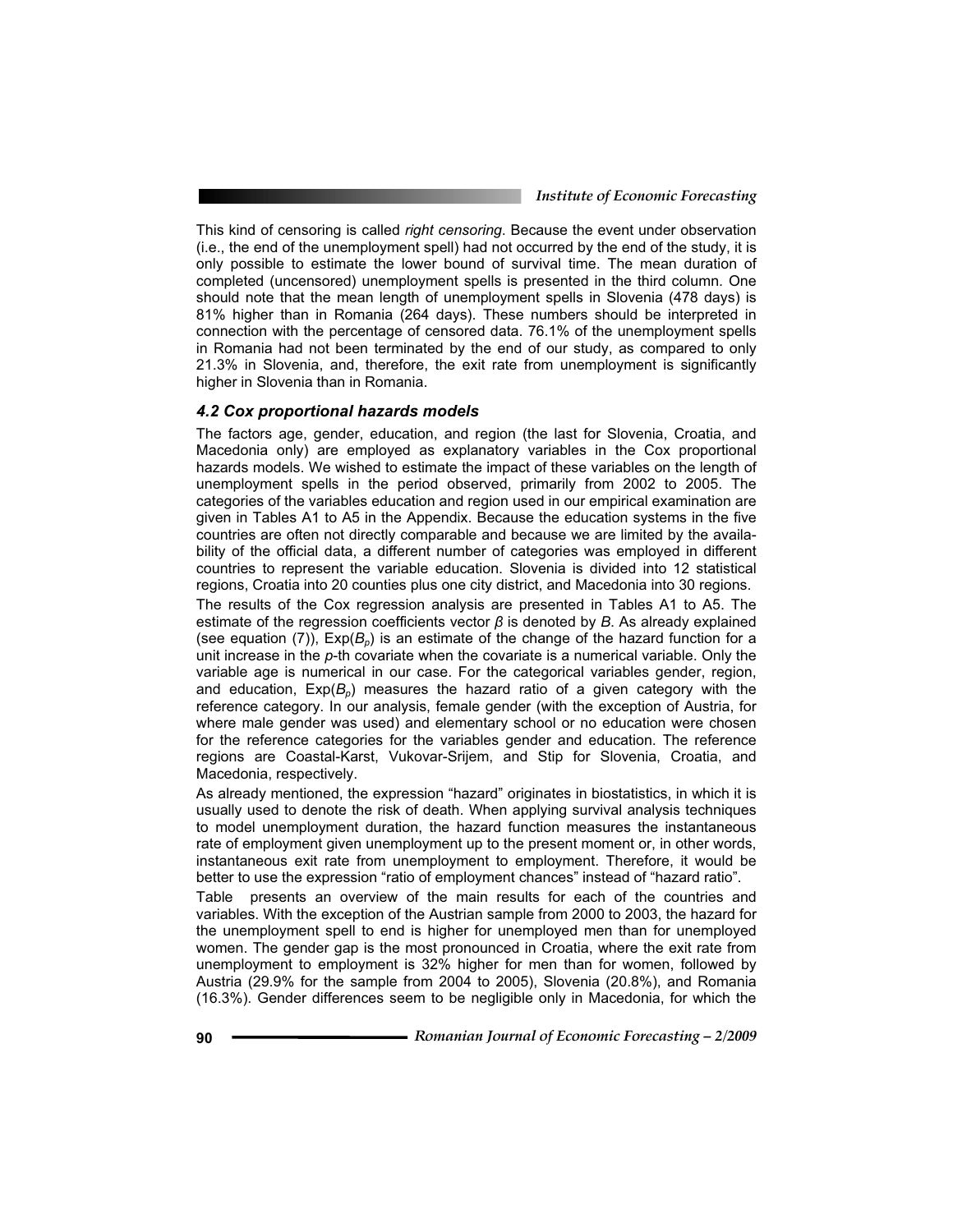hazard ratio is equal to 1.03. Löfmark (2008) emphasizes that the difficulties women face in the labour market may be due to discrimination, fiscal cuts in childcare, substitution of household production for previously free/subsidised services, and/or gender differences in degrees of risk aversion.

It is interesting that women in Slovenia had no disadvantages in the labour market during transition, which was not the case in other transition economies. Vodopivec (1995) stated that women represented a higher share in the two highest vocational classes (managers and head clerks) in comparison to men. The situation was reversed in Macedonia, as illustrated by Kjosev (2007). Women were more likely to be unemployed than men during the transition period. However, the gender gap has been decreasing over time and was even reversed in 2003, when male unemployment, at 37.0%, marginally surpassed the female rate of 36.3%. The share of unemployed women in Romania started to fall in 1997 as a result of collective dismissals mainly involving constructions, mining, and metallurgy – industries with preponderantly male employees. Another factor that contributed to the unemployment decrease among women was represented by the growth of the confectionery, clothing, and footwear industries, in which the labour force mostly consists of women (Dănăcică and Babucea, 2007).

#### **Table 2**

| Country                   |                      | Age      | Gender            | <b>Education</b>                                                    | Region                                 |
|---------------------------|----------------------|----------|-------------------|---------------------------------------------------------------------|----------------------------------------|
| Romania                   | $+$                  | $-0.2\%$ | Men<br>$(+16.3%)$ | University-level                                                    |                                        |
|                           |                      |          | Women             | Elementary school or none                                           |                                        |
| <b>Austria</b><br>2000-03 | $\ddot{}$            | $-3.2%$  | Women<br>(+33.7%) | Vocational high school,<br>university-level                         |                                        |
|                           |                      |          | Men               | Elementary school or none                                           |                                        |
| Austria<br>2004-05        | $+$                  | $-2.4%$  | Men<br>(+29.9%)   | Vocational high school,<br>general high school,<br>university-level |                                        |
|                           |                      |          | Women             | Elementary school or none.                                          |                                        |
| Slovenia                  | $\ddot{}$<br>$-2.4%$ |          | Men<br>$(+20.8%)$ | Doctorate, bachelor's<br>degree, higher<br>professional             | Upper Carniola,<br>Coastal-Karst       |
|                           |                      |          | Women             | Elementary school or<br>none, middle vocational                     | Savinja, Mura,<br>Central Sava, Drava  |
| Croatia                   | $\ddot{}$            | $-2.4%$  | Men<br>(+32.0%)   | Doctorate, bachelor's<br>degree, master's degree                    | Istria, Međimurje,<br>Požega-Slavonia  |
|                           |                      |          | Women             | Elementary school, 3-year<br>vocational                             | Karlovac,<br>Split-Dalmatia            |
|                           | $+$                  |          | Men<br>(+3.0%)    | Doctorate, bachelor's<br>degree                                     | Bitola, Sv. Nikole,<br>Radovis, Vinica |
| <b>Macedonia</b>          |                      | $-1.0%$  | Women             | Elementary school or<br>none, 1 or 2 years of<br>secondary school   | Gostivar, Tetovo                       |

**Overview of comparative results by country** 

*Notes: \* Variable not significant at the 5% level.*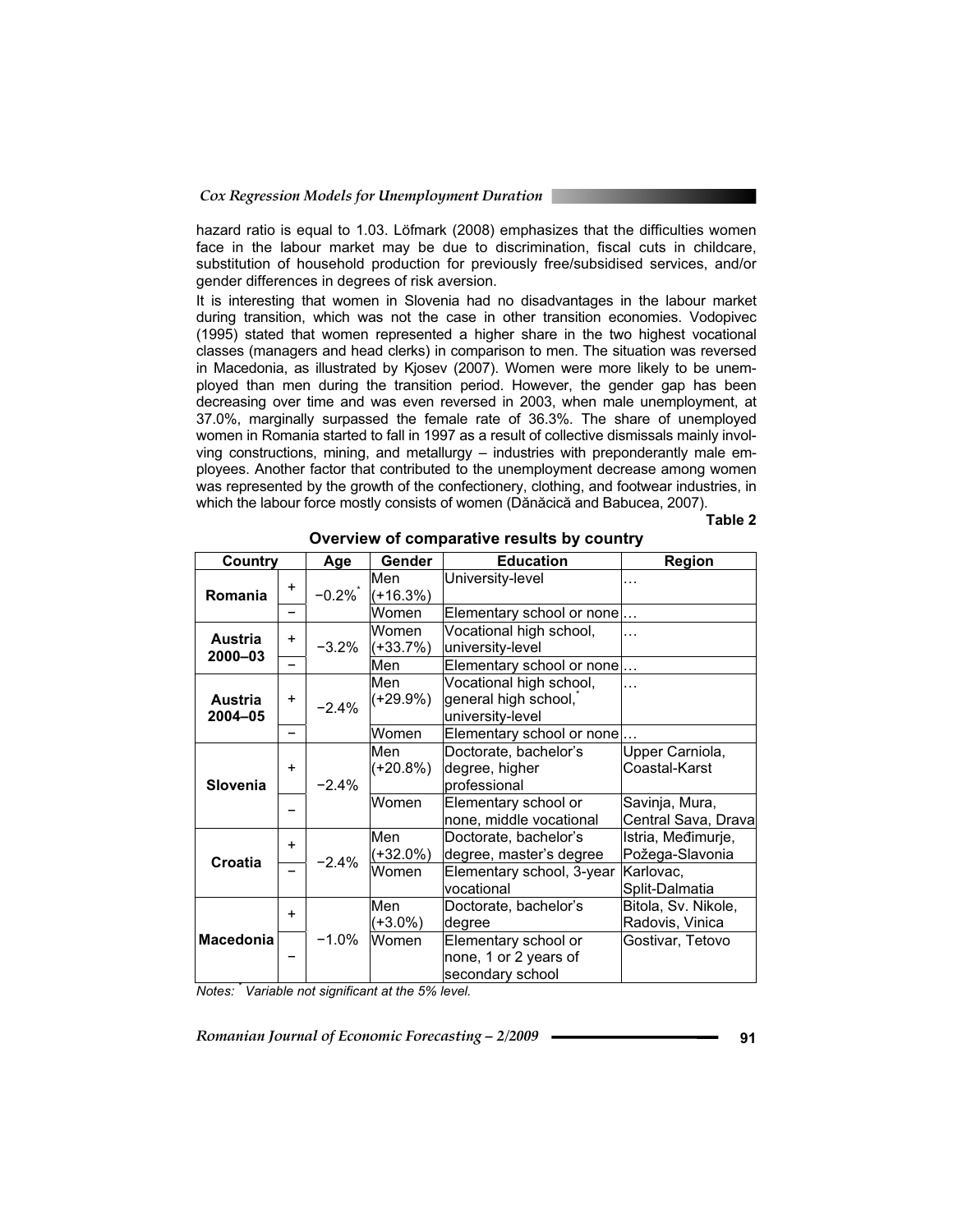Regarding the variable age, similar results were obtained for Austria (sample from 2004 to 2005), Slovenia, and Croatia, for which an additional year of age decreases the chances for employment by 2.4%. As pointed out by Kupets (2006), the difficulties that older workers face in finding work could be attributed to the restrictive hiring standards of employers due to objective and discriminatory factors, such as obsolete skills, health problems, loss of motivation, and discouragement. All these factors may in turn lead to fewer job offers. Austria, Slovenia, and Croatia have also been facing unfavourable demographic trends, especially population aging and stagnant aggregate population. In Slovenia and Croatia, these unfavourable demographic developments were coupled during transition with the extensive use of early retirement as a means of solving the unemployment prospects for many older workers. As a consequence, the share of retired persons below the age of 65 increased substantially. The awareness of the non-sustainability of such policies led to change in pension rules and considerably slowed the inflow of new persons into retirement (Babić, 2003).

The impact of the variable age is less pronounced in Macedonia and even insignificant in Romania, which could be due to high youth unemployment rates in both countries. Kjosev (2007) argues that the deterioration in the youth job market has contributed to large increases in enrolment rates in higher education and to the "brain-drain" process of the highly qualified young work force.

Regional distribution of the duration of unemployment in Slovenia highlights the differences between the highly developed central part (the Upper Carniola Region) and the coastal area (the Coastal-Karst Region) on the one hand, and the underdeveloped North-Eastern part (the Savinja, Mura, and Drava regions) on the other hand. In Croatia, the best chances of employment are given to unemployed persons from Istria County, where the hazard for the unemployment spell to end is a full 121% higher than in Karlovac County on the other side of the spectrum. All the other Croatian regions lag behind Istria County regarding the chances of employment. The regions in Eastern Macedonia are more advantageous in the labour market than the regions in the western part. Unemployed persons from Tetovo and Gostivar are in the worst position, with approximately 50% lower chances of finding a job in comparison to Bitola. One of the main reasons for such results could be the significant grey economy in the Western Macedonia. The regional differences in Macedonia seem to be more pronounced than in Slovenia and Croatia (with the exception of Istria County). Recall that, in the case of Austria, the information about the regional affiliation of unemployed persons is not at our disposal, and only the data for Gorj County are available for Romania. According to Florescu *et al*. (2007), the distribution of the unemployment rate in Romania reveals large regional disparities: 2.0 to 4.7% (15 counties), 5.1 to 5.9% (7 counties), 6.0 to 6.9% (10 counties), and 7.0 to 11.2% (10 counties).

In Romania (Gorj County), Slovenia, and Macedonia, the hazard ratio generally increases with increasing education level. Kupets (2006) argues that higher exit rates among educated people can be explained by their more effective ability to search for a job due to better access to information, higher opportunity costs of unemployment, greater flexibility, and a wider range of alternatives for future employment. Whereas more educated persons are able to compete for jobs that require fewer years of schooling, the reverse is not generally the case. There is one notable exception to the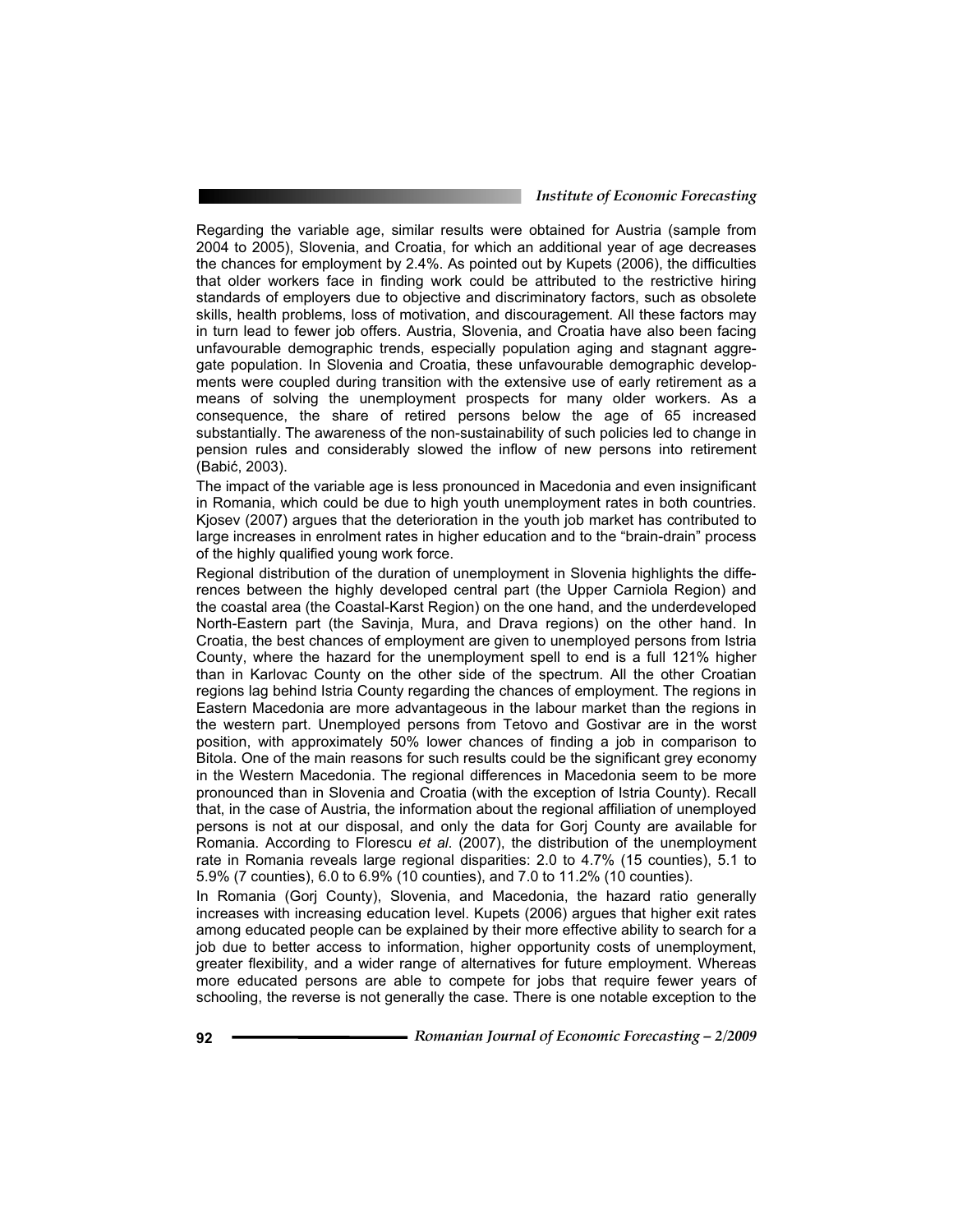increasing hazard ratios rule in the models for Slovenia and Macedonia. Surprisingly, unemployed persons with a master's degree have lower chances of employment than unemployed persons with a bachelor's degree. The disadvantaged position of a master's degree is also revealed by the mean length of unemployment, which is 70 days or 32 days longer for a master's degree than for the bachelor's degree in Slovenia and Macedonia, respectively. The appropriateness of an education system that does not guarantee a better position in the labour market for higher educational levels is questionable. In addition, the comparison between unemployed persons with a bachelor's degree and with a doctorate in Slovenia reveals only a slight advantage of the highest education level. There is a striking difference in this regard among these three ex-Yugoslav republics because the doctorate seems to be very appreciated in the labour markets of Croatia and, especially, Macedonia. We could not examine the status of the two highest levels of education in Romania and Austria because of the aggregation in the data. For these two countries, a bachelor's degree, master's degree, and doctorate are coded as one category termed "university-level education".

In Austria, there does not seem to be a distinct relation between education level and chances of employment, but this may be due to the small sample size. Croatia, on the other hand, is an exception among the countries observed. The lowest education level in the other four countries (elementary school or no education) is divided into five categories. The exit rates to employment first decrease with increasing education level. The relationship is then reversed after completion of elementary school. Kjosev (2007) offers an explanation for such results. He argues that relatively lower unemployment figures for workers that have not completed elementary school can be explained by the fact that they are less reluctant to accept low-qualified jobs, mainly in the agricultural sector.

Vulnerable groups in the labour force, some of which have already been mentioned (young workers, older workers, women with small children, unskilled workers, migrant workers, etc.), can benefit from flexible forms of employment. Nesporova (2008) discussed evidence of labour market flexibilization, which has been on the increase in Southeast Europe during the transition period. Unfortunately, such a course of development also deepened labour market segmentation. Core workers of prime age are relatively well protected, whereas peripheral workers have less secure contracts or limited contracts, sometimes even without social security benefits. Labour market segmentation in Croatia was examined by Račić, Babić, and Najla (2005). The authors claim that, due to the institutional insufficiency of the judicial system, segmentation largely results from the patterns of unionization and collective bargaining.

#### *4.3 Cox regression models with a time-dependent covariate*

In order to test the proportional hazards assumption for the variable age, a model that includes the interaction term between time and age  $(Age \cdot T)$  is fitted. Due to the small size of the Austrian sample, no attempt was made to fit the augmented model. In the case of Macedonia, the proportional hazards assumption was not rejected, and therefore the Cox regression models with the time-dependent covariate age were estimated only for Romania (Gorj County), Slovenia, and Croatia. The Cox proportional hazards models are not well suited for these three countries because the interaction terms are highly significant. The estimates in Tables A3, A5, and A6 show

Romanian Journal of Economic Forecasting – 2/2009 **••••••••••••••••••••••••••••••••••** 93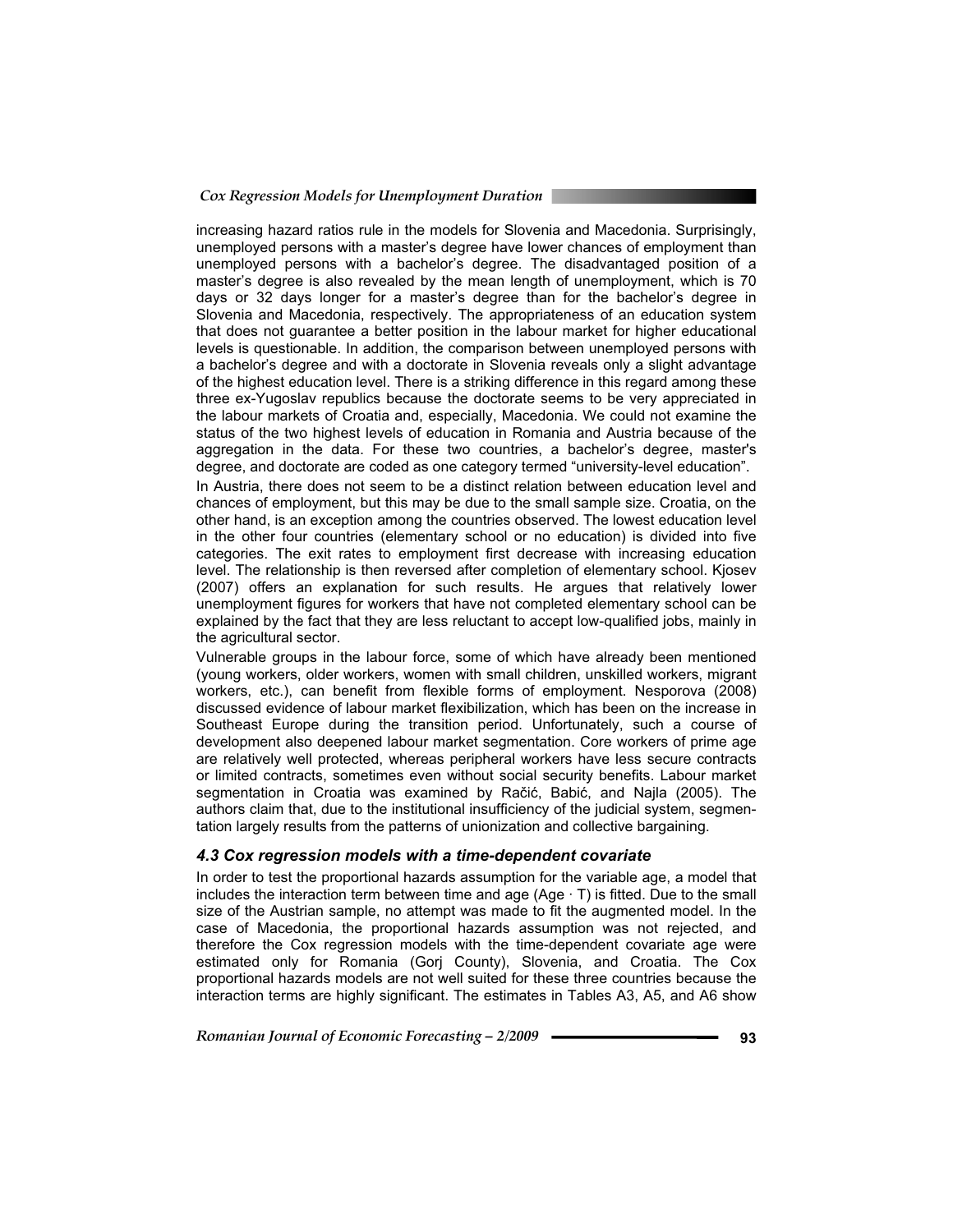that the hazard ratios for the variables gender, education, and region mostly change only slightly when compared to those from the proportional hazards model. There are two changes that should be noted. The first appears in the model for Romania, in which the hazard ratio for unemployed men compared to unemployed women increased from 1.163 to 1.248. Regarding the second change (for the variable education in the model for Slovenia), one may observe that the hazard ratios for lower levels of education slightly decreased and, for higher levels of education, the hazard ratios increased. Thus, the more appropriate model with a time-dependent covariate places more emphasis on higher levels of education that on the average guarantee shorter unemployment spells.

The interpretation of results for the time-dependent variable age is different in this setting. If age of individual *i* is 1 year higher than for individual *j* while the values of the covariates gender, region, and education are the same for both individuals, then the hazard ratio is equal to

$$
\frac{\lambda_i(t)}{\lambda_j(t)} = \frac{e^{x_i/\beta} \cdot \lambda_0(t)}{e^{x_j/\beta} \cdot \lambda_0(t)} = e^{b_1 + b_2 \cdot T}.
$$
\n(11)

In the case of Slovenia,  $b_1 = -0.0342$  and  $b_2 = 0.0000212$ . This means that after 1 year of unemployment ( $T = 365$ ) the hazard ratio is equal to

$$
\frac{\lambda_i(t)}{\lambda_i(t)} = e^{-0.0342 + 0.0000212.365} = 0.974
$$

and after 2 years of unemployment ( $T = 2.365 = 730$ )

$$
\frac{\lambda_i(t)}{\lambda_i(t)} = e^{-0.0342 + 0.0000212 \cdot 730} = 0.981.
$$

Thus, the hazard ratio is time-dependent because it increases with time. After 1 year of unemployment, the hazard is reduced with increasing age of the unemployed by 2.6% each year and, after 2 years of unemployment, by 1.9% each year. In other words, the longer the unemployment spell lasts, the less pronounced are the differences between different age groups. Similar results are obtained for Croatia and Romania. Such results are also confirmed by the actual circumstances in the labour markets in Slovenia, Romania, and Croatia and are more realistic than the proportional hazards assumption.

### **5. Conclusion**

The results of the Cox proportional hazards regression modelling with respect to the factors age, gender, education, and region reveal several differences among the countries observed. The gender gap is most pronounced in Croatia, whereas gender disparities seem to be negligible in Macedonia. The impact of the variable age is similar in Austria, Slovenia, and Croatia, where older workers are at a disadvantage in the labour market. Macedonia and Romania, on the other hand, face a higher youth unemployment rate.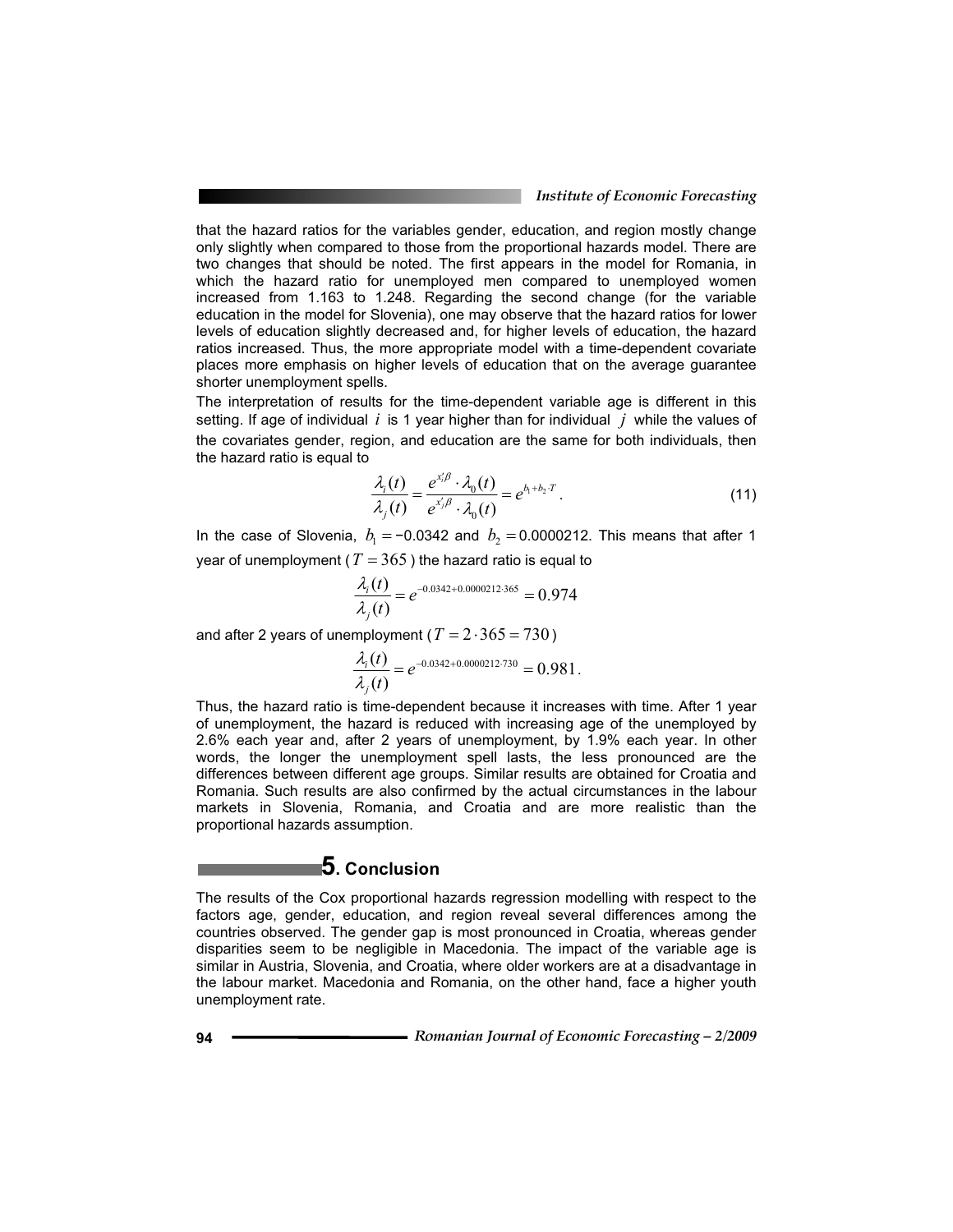In general, unemployed persons with higher levels of education are in a better position in the labour market. Only one surprising conclusion has to be drawn; namely, that unemployed persons with a master's degree in Slovenia and Macedonia have lower chances of finding a job than the unemployed persons with a bachelor's degree. The disadvantaged position of a master's degree is also revealed by the substantially longer mean length of unemployment.

The comparison of the Cox regression models with a time-dependent covariate and the Cox proportional hazards models reveals that the hazard ratios for the variables gender, education, and region mostly change only slightly. The results for the timedependent variable age, on the other hand, imply that the longer the unemployment spell lasts, the less pronounced the differences between different age groups are. Such results are also confirmed by the actual circumstances in the labour markets and are more realistic than the proportional hazards assumption.

Our findings have important implications for policymakers because they indicate the target groups for the policy tools. Nevertheless, the countries in question are obliged to follow the objectives of the Lisbon Strategy $^3$  and achieve higher overall employment rates, and within this higher employment rates of women and older workers. The analysis has proven that the characteristics of duration of unemployment in these five countries observed are specific. The results can help identify potential target groups of unemployed persons in order to improve the effectiveness of active employment policy in individual countries, which can contribute to achieve the Lisbon objectives in the near future from the point of view of promoting the re-employment of women and older workers.

## **References**

- Babić, Zdenko, (2003), *Tržište rada u republici Hrvatskoj i mjere za poticanje zapošljavanja (The Labour Market in Croatia and Measures for Increasing Employment),* Zagreb: Faculty of Economics and Business.
- Bădulescu, Alina, (2006), "Unemployment in Romania. A Retrospective Study". *Theoretical and Applied Economics,* 2(2): 71–76.
- Cheidvasser, Sofia, and Hugo Benitez-Silva, (2007), "The Educated Russian's Curse: Returns to Education in the Russian Federation during the 1990s". *LABOUR: Review of Labour Economics and Industrial Relations,* 21(1): 1–41.

D'Agostino, Antonella, and Fabrizia Mealli (2000), *Modelling Short Unemployment in Europe*. Institute for Social & Economic Research Working Paper 06.

Dănăcică, Dana, and Ana Gabriela Babucea (2007), "An Overview of Labour Market

 *<sup>3</sup> More specifically, one of the Lisbon targets is a 70% employment rate in the EU by 2010. Because the structure of employment is of crucial importance, the Lisbon strategy also foresees achieving a 60% employment rate for women and a 50% employment rate among older people in the same period. Among the economies observed, only Austria has already fulfilled two of these three targets (overall and women's employment rates).*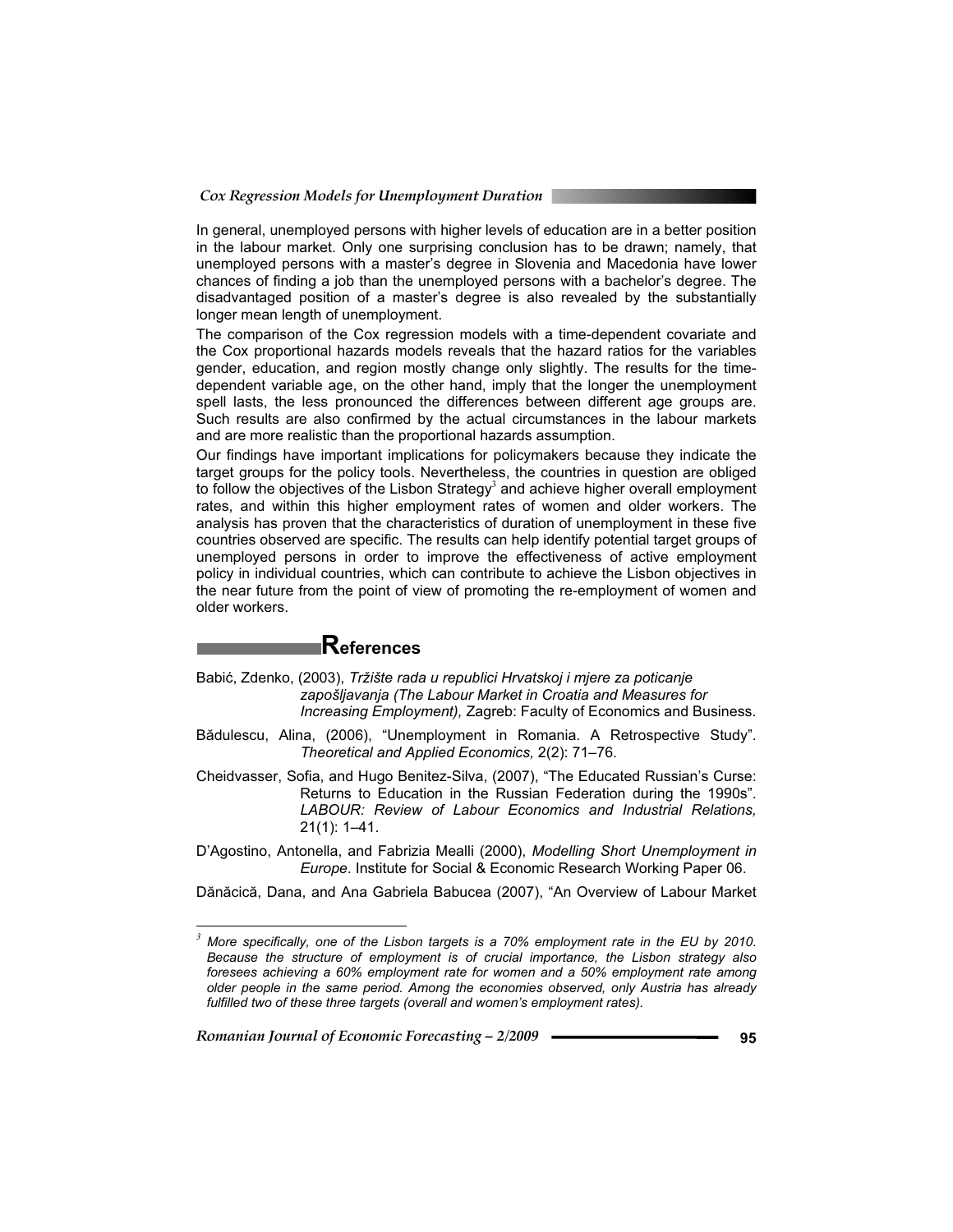in Romania". In: *Labour Market Characteristics in Selected Economies*, ed. D. Boršič and A. Kavkler. Maribor: Faculty of Economics and Business, forthcoming.

- Domadenik, Polona, and Francesco Pastore (2004), *The Impact of Education and Training Systems on the Labour Market Participation of Young People in CEE Economies. A Comparison of Poland and Slovenia*. GDN Research Competition III. Available at: http://www.cergeei.cz/pdf/gdn/RRCIII\_50\_paper\_01.pdf.
- Florescu, Ionel, Nona Chilian, Cornelia Scutaru, Crenguta Pana, Carman Uzlau, Marioara Iordan, Petre Caraiani, and Liana Pecican, (2007), "The Barometer of the Romanian Economy". *Romanian Journal of Economic Forecasting* 8(1): 97–114.
- Gonzalo, Maria Teresa, and Jan Saarela, (2000), "Gender Differences in Exit Rates from Unemployment: Evidence from a Local Finnish Labour Market". *Finnish Economic Papers*, Autumn 2000.
- Greene, William H. (2003), *Econometric Analysis*. New York: Prentice Hall.
- Hosmer, David H., and S. Lemeshow, (2003), *Applied Survival Analysis: Regression Modelling of Time to Event Data.* New York: Wiley-Interscience.
- Hunt, J. (2004), "Convergence and Determinants of Non-Employment Durations in Eastern and Western Germany". *Journal of Population Economics,* 17(2): 249–266.
- International Labour Office and Council of Europe, (2006), *Employment Policy Review: Croatia*. Strasbourg: Council of Europe. Available at: www. coe.int/t/dg3/socialpolicies/socialrights/source/EPRcroatia\_en.pdf.
- Kajzer, Alenka, (2007a), "Fleksibilnost trga dela, varovanje zaposlitve in reforme trga dela v Sloveniji" (Labour Market Flexibility, Labour Protection, and Labour Market Reforms in Slovenia), *IB revija* 41(1): 16–25.
- Kajzer, Alenka, (2007b), "Development of the Slovenian Labour Market in 1996–2006 and the Main Challenges of Labour Market Policy". *Post-Communist Econ.* 19(4): 471–482.
- Kettunen, Juha, (1997), "Education and Unemployment Duration". *Economics of Education Review,* 2: 163–170.
- Kjosev, Saso, (2007), "Unemployment in the Republic of Macedonia Specifics and Possible Solutions". *Economics and Organization,* 4(2): 153–160.
- Klein, John P., and Melvin L. Moeschberger, (2005), *Survival Analysis: Techniques for Censored and Truncated Data*. New York: Springer Verlag.
- Kleinbaum, David G. (2005), *Survival Analysis: A Self-Learning Text.* New York: Springer Verlag.
- Kotzeva, Mariana, and Bianca Păuna, (2006), Labour Market Dynamics and *Characteristics in Bulgaria and Romania – Challenges for a*
- **96** *Romanian Journal of Economic Forecasting 2/2009*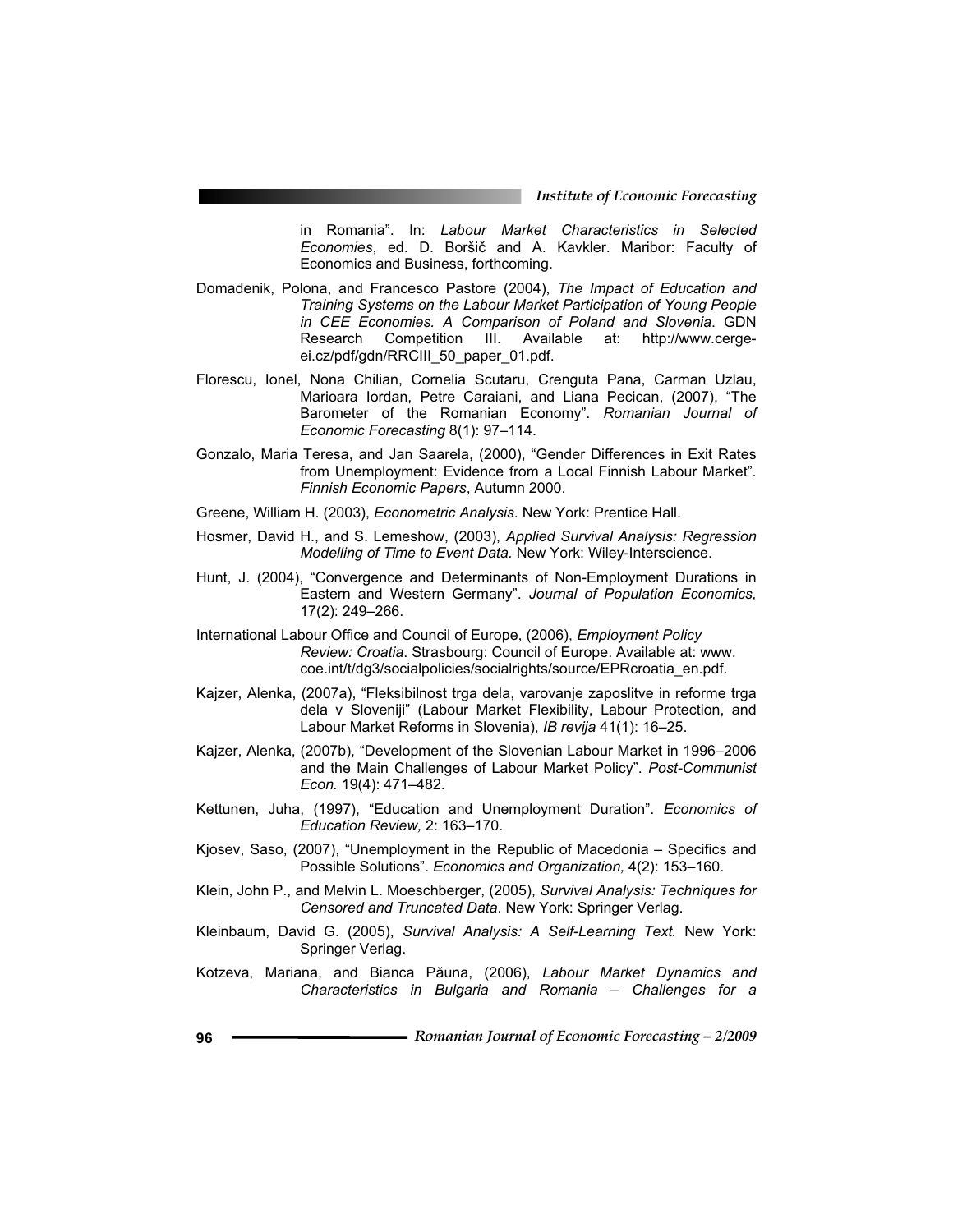*Successful Integration in the European Union*. Global Development Network Southeast Europe. Available at: www.wiiw.ac.at/balkan/files/ KOTZEVA%20PAUNA.pdf.

- Kupets, Olga (2006), "Determinants of Unemployment Duration in Ukraine". *Journal of Comparative Economics,* 34 (2): 228–247.
- Löfmark, Monika Hjeds, (2008), "Unemployment Duration in Taganrog, Russia". Presented at the *Annual EALE Conference*, Amsterdam, 2008. Available at: www.eale.nl/Conference2008/Programme/PapersD/ add69097\_p1wgRcz5Xj.pdf.
- McKenna, C. J. (1996), "Education and the Distribution of Unemployment". *European Journal of Political Economy,* 1: 113–132.
- Moffitt, Robert A. (1999), "New Developments in Econometric Methods for Labour Market Analysis". In: *Handbook of Labor Economics*, Eds. O. Ashenfelter and D. Card. Amsterdam: North Holland.
- Nesporova, Alena (2008), "Comparative Overview of the Labour Market Characteristics: South Eastern Europe and the EU". Presented at the conference *Lisbon Agenda and South-East Europe*, Zagreb, 2008. Available at: www.cepor.hr/news/16-svi-2008/Nesporova.pdf.
- Nivorozhkin, Anton (2006), "Essays on Unemployment Duration and Programme Evaluation". *Economic Studies* no. 149. Available at: http://www. handels.gu.se/epc/archive/00004686/.
- OECD (2005), Austria. *OECD Economic Surveys*, Volume 2005/8.
- Ollikainen, Virve, (2003), *The Determinants of Unemployment Duration by Gender in Finland*. VATT Discussion Paper no. 316. Available at: http://www. vatt.fi/file/vatt\_publication\_pdf/k316.pdf.
- Păuna, Bianca, Ion, Ghizdeanu, Cornelia, Scutaru, Petre Fomin, and Corina, Sâman, (2008), "The Dobrescu Macromodel of the Romanian Market Economy – 2005 Version – Base Scenario for 2008". *Romanian Journal of Economic Forecasting,* 9(1): 193–195.
- Račić, Domagoj, Zdenko Babić, and Podrug Najla, (2005), "Segmentation of the Labour Market and the Employee Rights in Croatia". *Revija za socijalnu politiku* 12(1): 45–65.
- Riboud, Sanchez-Paramo, and Silva Jauregui, (2002), *Does Eurosclerosis Matter? Institutional Reform and Labour Market Performance in Central and Eastern Europe*, World Bank Technical Paper no. 519.
- Stetsenko, Serhiy, (2003), *On the Duration and the Determinants of Ukrainian Registered Unemployment. A Case Study of Kyiv*. Kyiv: National University of "Kyiv –Mohyla Academy". Available at: http://www.eerc. kiev.ua/research/matheses/2003/Stetsenko\_Serhiy/body.pdf.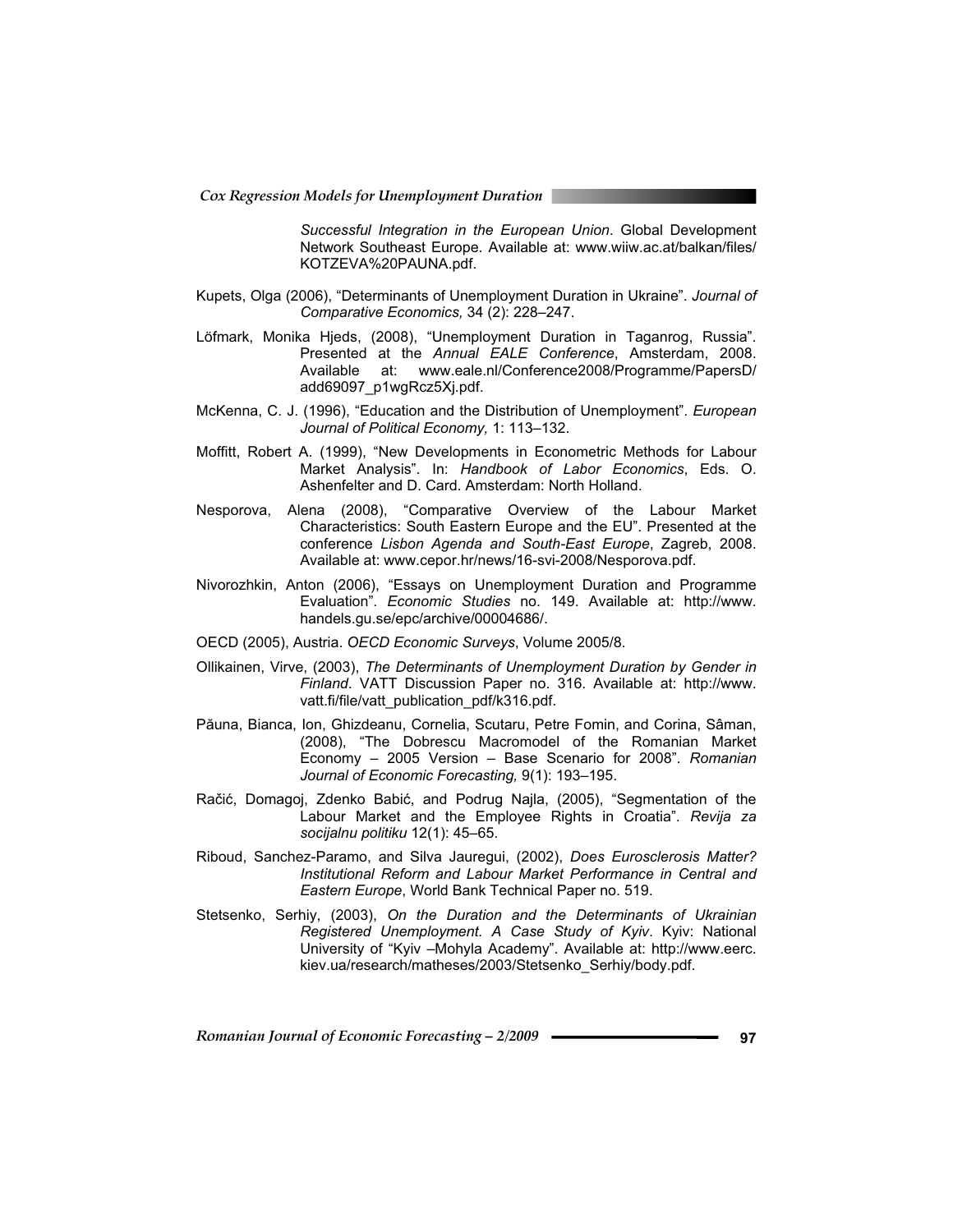- Tansel, Aysit, and H. Mehmet Tasci, (2005), *Determinants of Unemployment Duration for Men and Women in Turkey*. IZA Discussion Paper no. 1258.
- Therneau, Terry M., and Patricia M. Grambsch, (2001), *Modeling Survival Data: Extending the Cox Model*. New York: Springer Verlag.
- van den Berg, Gerard J., A. Gijsbert, C. van Lomwel, and Jan C. van Ours, (2008), "Nonparametric Estimation of a Dependent Competing Risks Model for Unemployment Durations". *Empirical Economics* 34(3): 477–491.
- van Ours, J.C., and Geert Ridder, (1995), "Job Matching and Job Competition: Are Lower Educated Workers at the Back of Job Queues?". *European Economic Review,* 9: 1717–1731.
- Vodopivec, Milan, (1995), *Unemployment Insurance and Duration of Unemployment. Evidence from Slovenia's Transition*. The World Bank. Policy Research Working Paper 1552.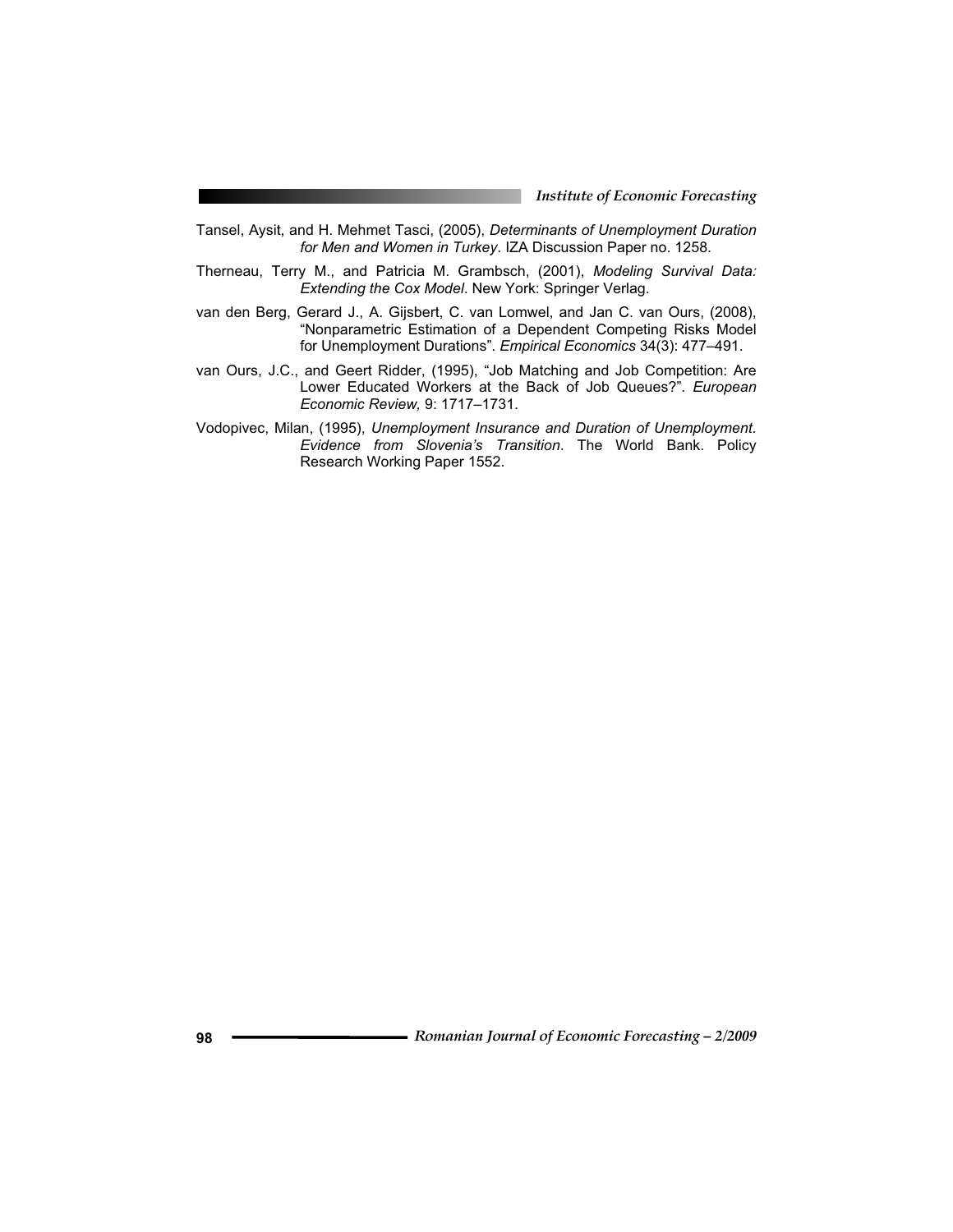### **Appendix**

### **In the tables below, the abbreviation** *SE* **stands for** *standard error* **and**  *Sig.* **for significance (p-value).**

#### **Table A1**

### **Cox proportional hazards model and Cox regression model with a time-dependent covariate for Romania (Gorj County)**

|                    | <b>ROMANIA (Gori County)</b> |           |                                 |        |                           |                           |                           |        |  |  |  |
|--------------------|------------------------------|-----------|---------------------------------|--------|---------------------------|---------------------------|---------------------------|--------|--|--|--|
|                    |                              |           | <b>Cox proportional hazards</b> |        |                           |                           | Cox regression model with |        |  |  |  |
|                    |                              |           | model                           |        | time-dependent covariate  |                           |                           |        |  |  |  |
|                    | в                            | <b>SE</b> | Sig.                            | Exp(B) | В                         | <b>SE</b>                 | Sig.                      | Exp(B) |  |  |  |
| Age                | $-0.002$                     | 0.009     | 0.840                           | 0.998  | $-0.007$                  | 0.001                     | 0.431                     | 0.993  |  |  |  |
| $Age \cdot T$      |                              |           |                                 |        | 0.001                     | 0.000                     | 0.000                     | 1.001  |  |  |  |
| Gender             |                              |           | 0.000                           |        |                           |                           | 0.000                     |        |  |  |  |
| Male               | 0.151                        | 0.021     | 0.000                           | 1.163  | 0.221                     | 0.021                     | 0.000                     | 1.248  |  |  |  |
| Female             |                              |           | <b>Reference category</b>       |        | <b>Reference category</b> |                           |                           |        |  |  |  |
| <b>Education</b>   |                              |           | 0.000                           |        |                           |                           | 0.000                     |        |  |  |  |
| Elementary school  |                              |           | <b>Reference category</b>       |        |                           | <b>Reference category</b> |                           |        |  |  |  |
| or none            |                              |           |                                 |        |                           |                           |                           |        |  |  |  |
| Apprenticeship,    | 0.539                        | 0.139     | 0.000                           | 1.715  | 0.438                     | 0.140                     | 0.002                     | 1.549  |  |  |  |
| vocational school, |                              |           |                                 |        |                           |                           |                           |        |  |  |  |
| lfinished or       |                              |           |                                 |        |                           |                           |                           |        |  |  |  |
| unfinished         |                              |           |                                 |        |                           |                           |                           |        |  |  |  |
| secondary school   |                              |           |                                 |        |                           |                           |                           |        |  |  |  |
| High school        | 0.536                        | 0.140     | 0.000                           | 1.709  | 0.577                     | 0.140                     | 0.000                     | 1.780  |  |  |  |
| Foreman school     | 0.583                        | 0.143     | 0.000                           | 1.791  | 0.536                     | 0.144                     | 0.000                     | 1.709  |  |  |  |
| or post high       |                              |           |                                 |        |                           |                           |                           |        |  |  |  |
| school             |                              |           |                                 |        |                           |                           |                           |        |  |  |  |
| University-level   | 1.284                        | 0.143     | 0.000                           | 3.611  | 1.103                     | 0.143                     | 0.000                     | 3.012  |  |  |  |

*Notes: Time and duration of unemployment in the model for Romania are measured in months and not in days, as for other countries.* 

#### **Table A2**

**Cox proportional hazards models for Austria** 

|                  |          | <b>AUSTRIA</b> |                                                       |        |                                             |           |       |        |  |  |  |
|------------------|----------|----------------|-------------------------------------------------------|--------|---------------------------------------------|-----------|-------|--------|--|--|--|
|                  |          |                | <b>Cox proportional hazards</b><br>model<br>2002-2003 |        | Cox proportional hazards model<br>2004-2005 |           |       |        |  |  |  |
|                  | в        | SE             | Sig.                                                  | Exp(B) | в                                           | <b>SE</b> | Sig.  | Exp(B) |  |  |  |
| Age              | $-0.032$ | 0.007          | 0.000                                                 | 0.968  | $-0.024$                                    | 0.007     | 0.000 | 0.976  |  |  |  |
| Gender           |          |                | 0.039                                                 |        |                                             |           | 0.060 |        |  |  |  |
| lFemale          | 0.290    | 0.141          | 0.039                                                 | 1.337  | $-0.261$                                    | 0.139     | 0.060 | 0.770  |  |  |  |
| Male             |          |                | <b>Reference category</b>                             |        | <b>Reference category</b>                   |           |       |        |  |  |  |
| <b>Education</b> |          |                |                                                       |        |                                             |           |       |        |  |  |  |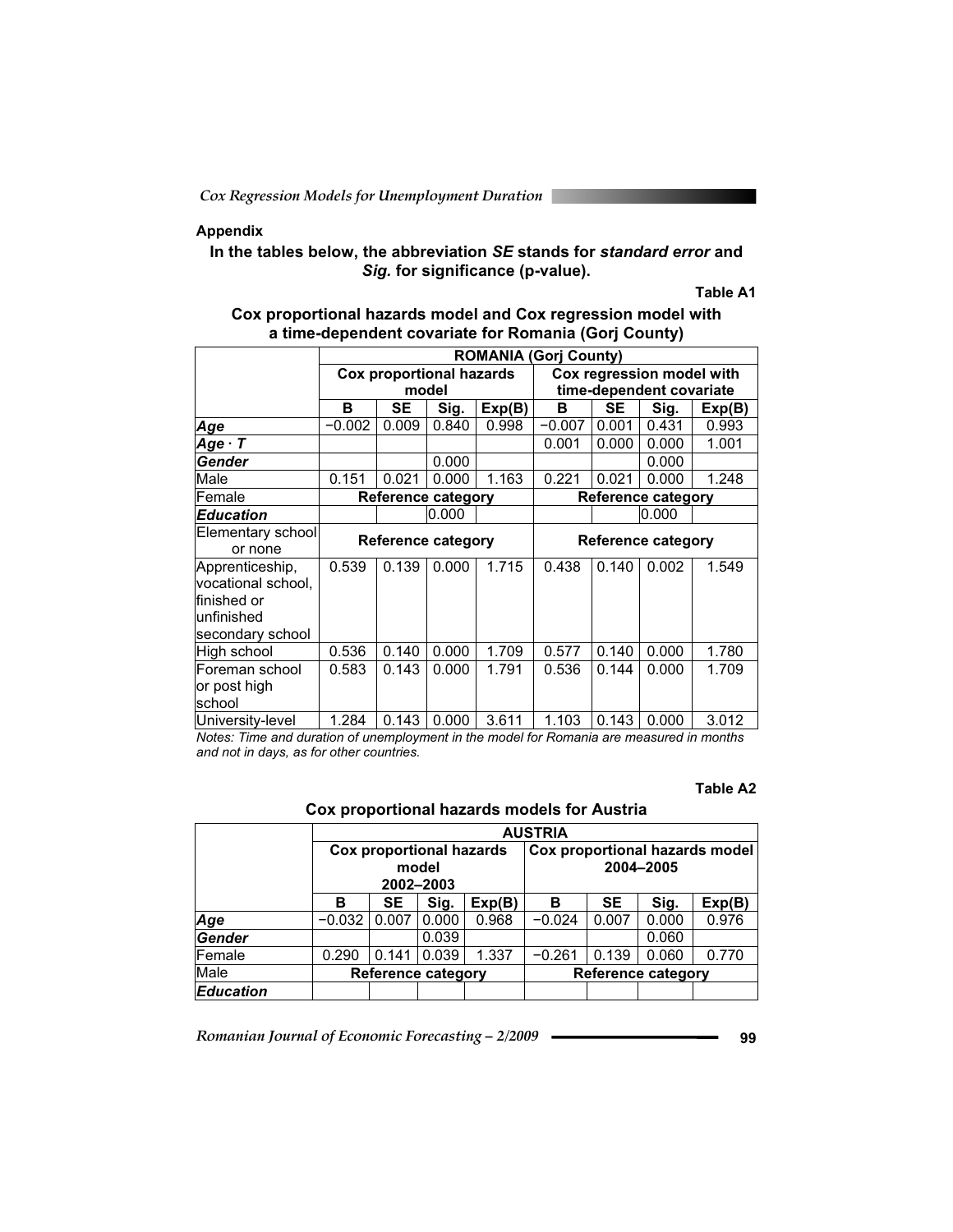|                              |       |                                 |                    |        | <b>AUSTRIA</b>                              |           |       |        |  |
|------------------------------|-------|---------------------------------|--------------------|--------|---------------------------------------------|-----------|-------|--------|--|
|                              |       | <b>Cox proportional hazards</b> | model<br>2002-2003 |        | Cox proportional hazards model<br>2004-2005 |           |       |        |  |
|                              | в     | <b>SE</b>                       | Sig.               | Exp(B) | в                                           | <b>SE</b> | Sig.  | Exp(B) |  |
| Elementary<br>school or none |       | <b>Reference category</b>       |                    |        | <b>Reference category</b>                   |           |       |        |  |
| Apprenticeship               | 0.391 | 0.182                           | 0.032              | 1.479  | 0.427                                       | 0.187     | 0.022 | 1.533  |  |
| Vocational<br>middle school  | 0.524 | 0.277                           | 0.059              | 1.689  | 0.365                                       | 0.235     | 0.121 | 1.440  |  |
| General high<br>school       | 0.301 | 0.279                           | 0.280              | 1.351  | 0.512                                       | 0.280     | 0.067 | 1.669  |  |
| Vocational high<br>school    | 0.837 | 0.274                           | 0.002              | 2.309  | 0.549                                       | 0.255     | 0.031 | 1.732  |  |
| University-level             | 0.611 | 0.258                           | 0.018              | 1.843  | 0.505                                       | 0.253     | 0.046 | 1.657  |  |

#### **Table A3**

### **Cox proportional hazards model and Cox regression model with a timedependent covariate for Slovenia**

|                              | <b>SLOVENIA</b> |           |                           |                                 |                           |                           |       |                                   |  |  |  |
|------------------------------|-----------------|-----------|---------------------------|---------------------------------|---------------------------|---------------------------|-------|-----------------------------------|--|--|--|
|                              |                 |           |                           | <b>Cox proportional hazards</b> |                           |                           |       | Cox regression model with a time- |  |  |  |
|                              |                 |           | model                     |                                 | dependent covariate       |                           |       |                                   |  |  |  |
|                              | В               | <b>SE</b> | Sig.                      | Exp(B)                          | в                         | SE                        | Sig.  | Exp(B)                            |  |  |  |
| Age                          | $-0.025$        | 0.000     | 0.000                     | 0.976                           | $-0.034$                  | 0.000                     | 0.000 | 0.966                             |  |  |  |
| $Age \cdot T$                |                 |           |                           |                                 | 0.0000212                 | 0.000                     | 0.000 | 1.0000212                         |  |  |  |
| Gender                       |                 |           | 0.000                     |                                 |                           |                           | 0.000 |                                   |  |  |  |
| Male                         | 0.189           |           | 0.003 0.000               | 1.208                           | 0.171                     | 0.007                     | 0.000 | 1.187                             |  |  |  |
| Female                       |                 |           | <b>Reference category</b> |                                 |                           | <b>Reference category</b> |       |                                   |  |  |  |
| <b>Education</b>             |                 |           | 0.000                     |                                 |                           |                           | 0.000 |                                   |  |  |  |
| Elementary                   |                 |           | <b>Reference category</b> |                                 | <b>Reference category</b> |                           |       |                                   |  |  |  |
| school or none               |                 |           |                           |                                 |                           |                           |       |                                   |  |  |  |
| 2-year lower<br>vocational   | 0.172           |           | 0.008 0.000               | 1.187                           | 0.153                     | 0.015                     | 0.000 | 1.165                             |  |  |  |
| 3-year lower<br>vocational   | 0.122           |           | 0.016 0.000               | 1.130                           | 0.162                     | 0.033                     | 0.000 | 1.176                             |  |  |  |
| Middle<br>vocational         | 0.286           |           | 0.005 0.000               | 1.331                           | 0.264                     | 0.009                     | 0.000 | 1.302                             |  |  |  |
| Secondary                    | 0.260           |           | $0.005 \, 0.000$          | 1.296                           | 0.248                     | 0.009                     | 0.000 | 1.282                             |  |  |  |
| Post-secondary<br>vocational | 0.322           | 0.011     | 0.000                     | 1.379                           | 0.341                     | 0.023                     | 0.000 | 1.407                             |  |  |  |
| Higher<br>professional       | 0.534           |           | $0.012$ 0.000             | 1.706                           | 0.524                     | 0.023                     | 0.000 | 1.688                             |  |  |  |
| Bachelor's<br>degree         | 0.572           |           | $0.008$ 0.000             | 1.772                           | 0.588                     | 0.017                     | 0.000 | 1.800                             |  |  |  |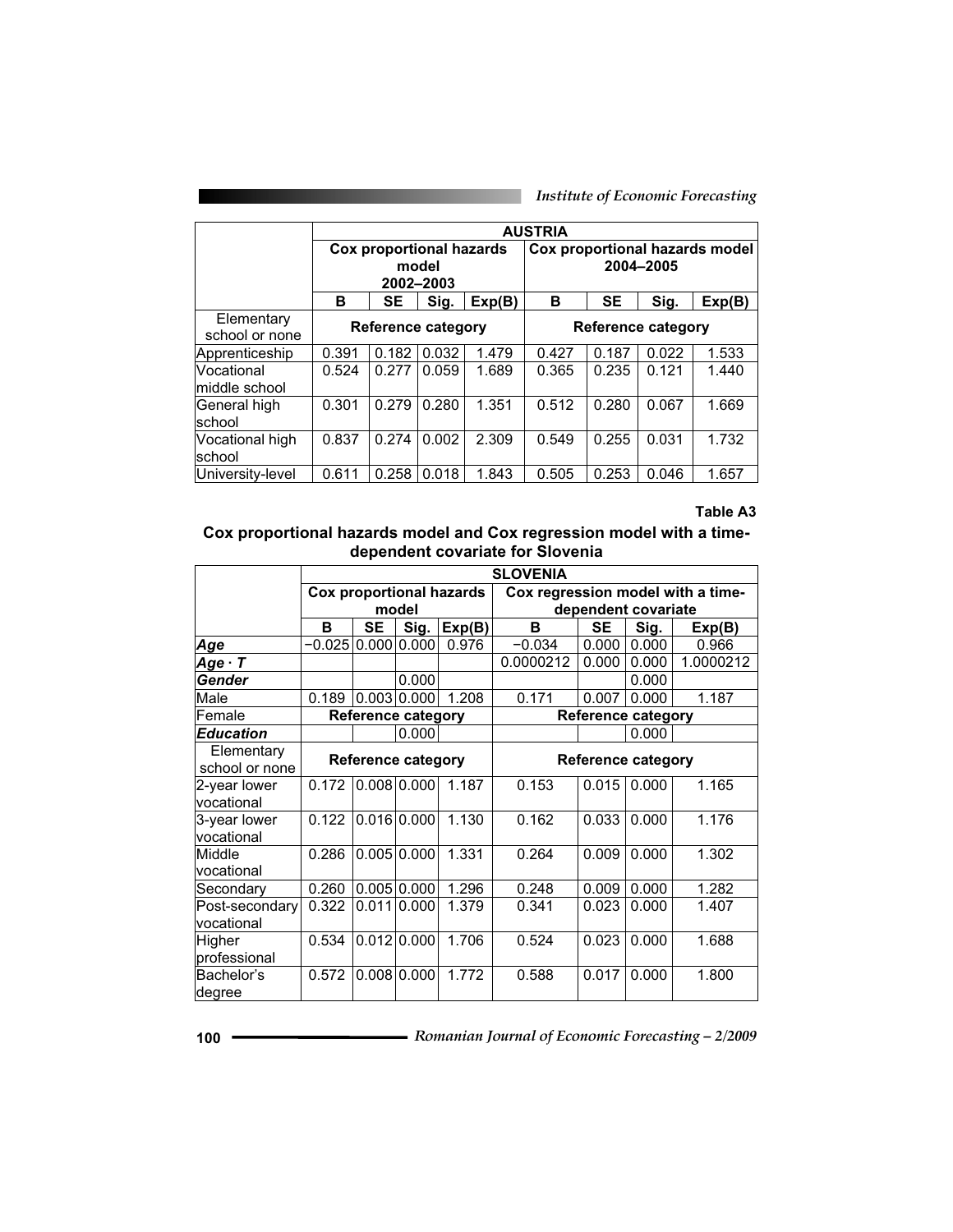|  | Cox Regression Models for Unemployment Duration |  |
|--|-------------------------------------------------|--|
|  |                                                 |  |

|                 |                      | <b>SLOVENIA</b>           |             |                          |                           |                     |       |                                   |  |  |  |
|-----------------|----------------------|---------------------------|-------------|--------------------------|---------------------------|---------------------|-------|-----------------------------------|--|--|--|
|                 |                      |                           |             | Cox proportional hazards |                           |                     |       | Cox regression model with a time- |  |  |  |
|                 |                      |                           | model       |                          |                           | dependent covariate |       |                                   |  |  |  |
|                 | в                    | <b>SE</b>                 | Sig.        | Exp(B)                   | в                         | SE                  | Sig.  | Exp(B)                            |  |  |  |
| Master's        | 0.459                |                           | 0.042 0.000 | 1.583                    | 0.474                     | 0.084               | 0.000 | 1.606                             |  |  |  |
| degree          |                      |                           |             |                          |                           |                     |       |                                   |  |  |  |
| Doctorate       | 0.584                |                           | 0.070 0.000 | 1.793                    | 0.595                     | 0.149               | 0.000 | 1.813                             |  |  |  |
| Region          |                      |                           | 0.000       |                          |                           |                     | 0.000 |                                   |  |  |  |
| Mura            | -0.288 0.010 0.000   |                           |             | 0.750                    | $-0.256$                  | 0.019               | 0.000 | 0.774                             |  |  |  |
| Drava           |                      |                           |             | 0.788                    | $-0.211$                  | 0.017               | 0.000 | 0.809                             |  |  |  |
| Carinthia       | $-0.155$             | 0.012                     | 0.000       | 0.857                    | $-0.128$                  | 0.023               | 0.000 | 0.880                             |  |  |  |
| Savinja         | $-0.283$             | 0.00910.000               |             | 0.753                    | $-0.284$                  | 0.018               | 0.000 | 0.753                             |  |  |  |
| Central Sava    | $-0.225$             |                           | 0.013 0.000 | 0.799                    | $-0.214$                  | 0.026               | 0.000 | 0.808                             |  |  |  |
| Lower Sava      | -0.162               | 0.011                     | 0.000       | 0.850                    | $-0.142$                  | 0.023               | 0.000 | 0.867                             |  |  |  |
| Southeast       | -0.22410.011         |                           | 0.000       | 0.799                    | $-0.193$                  | 0.021               | 0.000 | 0.825                             |  |  |  |
| Slovenia        |                      |                           |             |                          |                           |                     |       |                                   |  |  |  |
| Central         | $-0.118 0.009 0.000$ |                           |             | 0.889                    | $-0.107$                  | 0.018               | 0.000 | 0.899                             |  |  |  |
| Slovenia        |                      |                           |             |                          |                           |                     |       |                                   |  |  |  |
| Upper Carniola  | 0.157                |                           | 0.009 0.000 | 1.170                    | 0.182                     | 0.019               | 0.000 | 1.199                             |  |  |  |
| Inner Carniola- | -0.09510.01410.000   |                           |             | 0.910                    | -0.063                    | 0.027               | 0.022 | 0.939                             |  |  |  |
| Karst           |                      |                           |             |                          |                           |                     |       |                                   |  |  |  |
| Gorizia         | -0.0961              | 0.012                     | 0.000       | 0.908                    | $-0.106$                  | 0.024               | 0.000 | 0.900                             |  |  |  |
| Coastal-Karst   |                      | <b>Reference category</b> |             |                          | <b>Reference category</b> |                     |       |                                   |  |  |  |

### **Table A4**

### **Cox proportional hazards model and Cox regression model with a timedependent covariate for Croatia**

|                    |                      | <b>CROATIA</b> |                    |                          |                                   |           |                     |           |  |  |  |
|--------------------|----------------------|----------------|--------------------|--------------------------|-----------------------------------|-----------|---------------------|-----------|--|--|--|
|                    |                      |                |                    | Cox proportional hazards | Cox regression model with a time- |           |                     |           |  |  |  |
|                    |                      |                | model              |                          |                                   |           | dependent covariate |           |  |  |  |
|                    | в                    | <b>SE</b>      | Sig.               | Exp(B)                   | B                                 | <b>SE</b> | Sig.                | Exp(B)    |  |  |  |
| Age                | $-0.024$ 0.000       |                | 0.000              | 0.976                    | $-0.027$                          | 0.000     | 0.000               | 0.973     |  |  |  |
| $Age \cdot T$      |                      |                |                    |                          | 0.0000071                         | 0.000     | 0.000               | 1.0000071 |  |  |  |
| Gender             |                      |                | 0.000              |                          |                                   |           | 0.000               |           |  |  |  |
| Male               | 0.277                |                | 0.002 0.000        | 1.320                    | 0.268                             | 0.006     | 0.000               | 1.307     |  |  |  |
| Female             |                      |                | Reference category |                          | Reference category                |           |                     |           |  |  |  |
| Education          |                      |                | 0.000              |                          |                                   |           | 0.000               |           |  |  |  |
| None               |                      |                | Reference category |                          | Reference category                |           |                     |           |  |  |  |
| Up to 4th grade    | $-0.088$ 0.056 0.116 |                |                    | 0.916                    | $-0.015$                          | 0.171     | 0.932               | 0.985     |  |  |  |
| 5th to 7th grade   | $-0.173$             | 0.051          | 0.001              | 0.841                    | $-0.138$                          | 0.152     | 0.362               | 0.871     |  |  |  |
| 6 months training  | -0.495 0.056 0.000   |                |                    | 0.610                    | $-0.392$                          | 0.169     | 0.020               | 0.676     |  |  |  |
| without elementary |                      |                |                    |                          |                                   |           |                     |           |  |  |  |
| Ischool            |                      |                |                    |                          |                                   |           |                     |           |  |  |  |
| Elementary school  | $-0.555$             | 0.047          | 0.000              | 0.574                    | $-0.562$                          | 0.139     | 0.000               | 0.570     |  |  |  |
| 3-year vocational  | -0.53810.0471        |                | 0.000              | 0.584                    | $-0.558$                          | 0.139     | 0.000               | 0.572     |  |  |  |

*Romanian Journal of Economic Forecasting – 2/2009* **- • • • 101 101**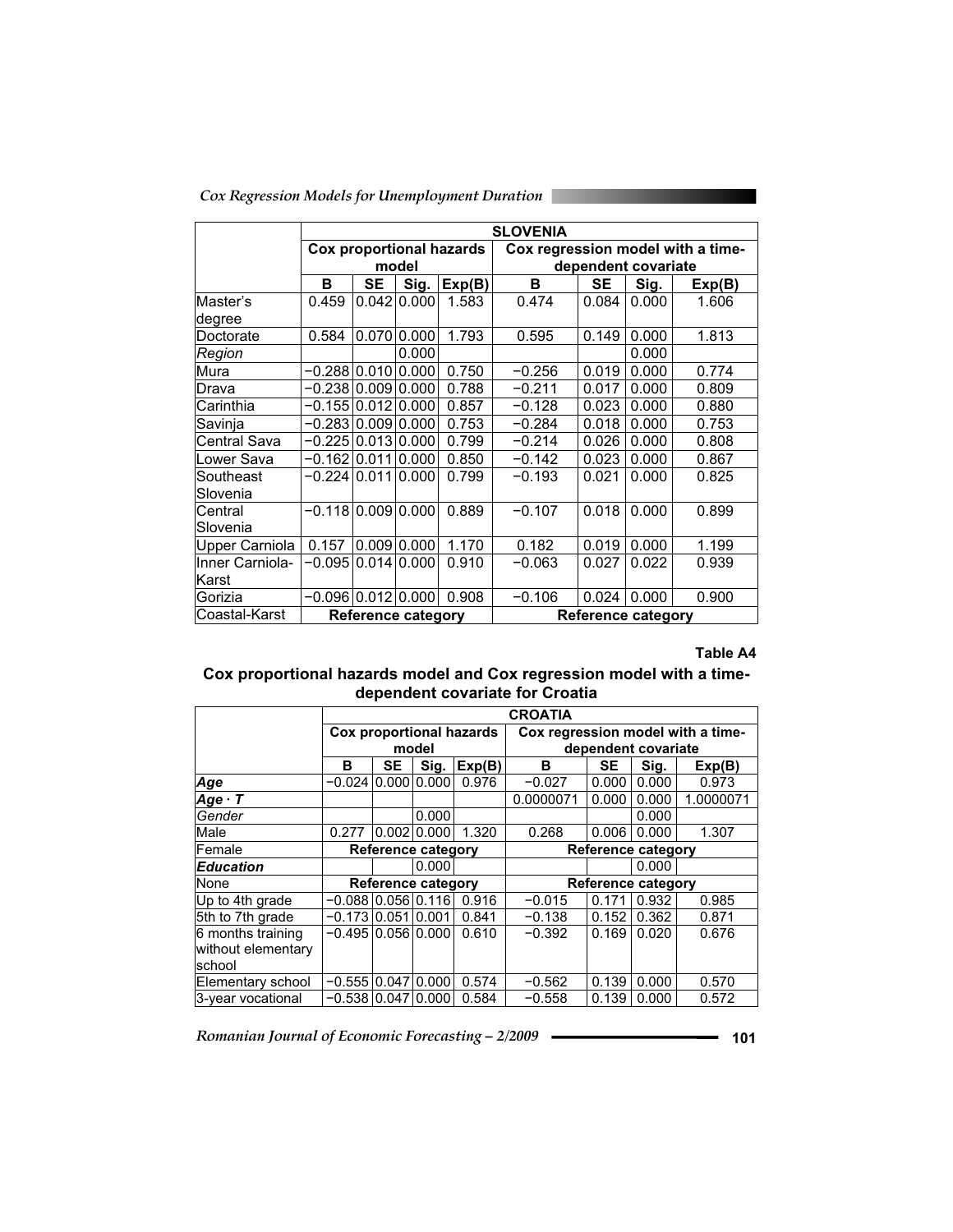|                            | <b>CROATIA</b>            |               |                    |                                 |                                   |           |                     |        |  |
|----------------------------|---------------------------|---------------|--------------------|---------------------------------|-----------------------------------|-----------|---------------------|--------|--|
|                            |                           |               |                    | <b>Cox proportional hazards</b> | Cox regression model with a time- |           |                     |        |  |
|                            |                           |               | model              |                                 |                                   |           | dependent covariate |        |  |
|                            | B                         | <b>SE</b>     | Sig.               | Exp(B)                          | B                                 | <b>SE</b> | Sig.                | Exp(B) |  |
| Vocational                 | $-0.393 0.047 $           |               | 0.000              | 0.675                           | $-0.401$                          | 0.139     | 0.004               | 0.670  |  |
| secondary school           |                           |               |                    |                                 |                                   |           |                     |        |  |
| Training after             | $-0.371$ 0.048 0.000      |               |                    | 0.690                           | $-0.345$                          | 0.141     | 0.014               | 0.708  |  |
| secondary school           |                           |               |                    |                                 |                                   |           |                     |        |  |
| Secondary school           | $-0.352$ 0.047            |               | 0.000              | 0.703                           | $-0.353$                          | 0.139     | 0.011               | 0.702  |  |
| of more than 4             |                           |               |                    |                                 |                                   |           |                     |        |  |
| years                      |                           |               |                    |                                 |                                   |           |                     |        |  |
| Upper secondary            | $-0.466$ 0.047 0.000      |               |                    | 0.628                           | $-0.464$                          | 0.140     | 0.001               | 0.629  |  |
| school                     |                           |               |                    |                                 |                                   |           |                     |        |  |
| <b>Higher professional</b> | $\overline{-0.102}$ 0.047 |               | 0.031              | 0.903                           | $-0.118$                          | 0.140     | 0.397               | 0.889  |  |
| Bachelor's degree          | 0.068                     | $0.047$ 0.146 |                    | 1.071                           | 0.051                             | 0.139     | 0.715               | 1.052  |  |
| Master's degree            | 0.033                     | $0.061$ 0.583 |                    | 1.034                           | 0.092                             | 0.180     | 0.609               | 1.097  |  |
| Doctorate                  | 0.865                     |               | 0.254 0.001        | 2.376                           | 0.617                             | 1.010     | 0.541               | 1.854  |  |
| County                     |                           |               | 0.000              |                                 |                                   |           | 0.000               |        |  |
| Zagreb                     | 0.201                     |               | $0.006$ 0.000      | 1.223                           | 0.190                             | 0.018     | 0.000               | 1.209  |  |
| Krapinja-Zagorje           | 0.242                     | 0.007 0.000   |                    | 1.274                           | 0.225                             | 0.023     | 0.000               | 1.252  |  |
| Sisak-Moslavina            | 0.008                     |               | $0.006$ $0.168$    | 1.008                           | 0.034                             | 0.019     | 0.070               | 1.035  |  |
| Karlovac                   | $-0.087$                  | $0.007$ 0.000 |                    | 0.917                           | $-0.116$                          | 0.021     | 0.000               | 0.890  |  |
| Varaždin                   | 0.224                     | $0.006$ 0.000 |                    | 1.251                           | 0.219                             | 0.020     | 0.000               | 1.245  |  |
| Koprivnica-Križevci        | 0.124                     |               | $0.007$ 0.000      | 1.132                           | 0.130                             | 0.024     | 0.000               | 1.139  |  |
| Bjelovar-Bilogora          | 0.060                     |               | $0.006$ 0.000      | 1.062                           | 0.059                             | 0.020     | 0.004               | 1.061  |  |
| Primorje-Gorski            | 0.226                     |               | 0.006 0.000        | 1.254                           | 0.200                             | 0.018     | 0.000               | 1.222  |  |
| Kotar                      |                           |               |                    |                                 |                                   |           |                     |        |  |
| Lika-Senj                  | 0.136                     |               | $0.010$ 0.000      | 1.146                           | 0.125                             | 0.032     | 0.000               | 1.133  |  |
| Virovica-Podravina         | 0.069                     |               | $0.007$ 0.000      | 1.071                           | 0.066                             | 0.023     | 0.003               | 1.068  |  |
| Požega-Slavonia            | 0.243                     |               | $0.008$ 0.000      | 1.274                           | 0.268                             | 0.024     | 0.000               | 1.307  |  |
| Brod-Posavina              | 0.024                     |               | 0.006 0.000        | 1.024                           | 0.024                             | 0.019     | 0.204               | 1.025  |  |
| Zadar                      | 0.181                     | $0.006$ 0.000 |                    | 1.198                           | 0.155                             | 0.020     | 0.000               | 1.168  |  |
| Osijek-Baranja             | 0.027                     |               | $0.005$ 0.000      | 1.027                           | 0.015                             | 0.016     | 0.346               | 1.016  |  |
| Šibenik-Knin               | 0.121                     |               | $0.007$ 0.000      | 1.128                           | 0.116                             | 0.021     | 0.000               | 1.123  |  |
| Split-Dalmatia             | $-0.021$ 0.005 0.000      |               |                    | 0.979                           | $-0.034$                          | 0.016     | 0.032               | 0.967  |  |
| Istria                     | 0.670                     |               | $0.006$ 0.000      | 1.954                           | 0.666                             | 0.020     | 0.000               | 1.946  |  |
| Dubrovnik-Neretva          | 0.207                     |               | $0.007$ 0.000      | 1.230                           | 0.182                             | 0.021     | 0.000               | 1.200  |  |
| Međimurje                  | 0.264                     |               | $0.007$ 0.000      | 1.303                           | 0.275                             | 0.023     | 0.000               | 1.317  |  |
| City of Zagreb             | 0.165                     |               | $0.005$ 0.000      | 1.179                           | 0.162                             | 0.015     | 0.000               | 1.176  |  |
| Vukovar-Srijem             |                           |               | Reference category |                                 |                                   |           | Reference category  |        |  |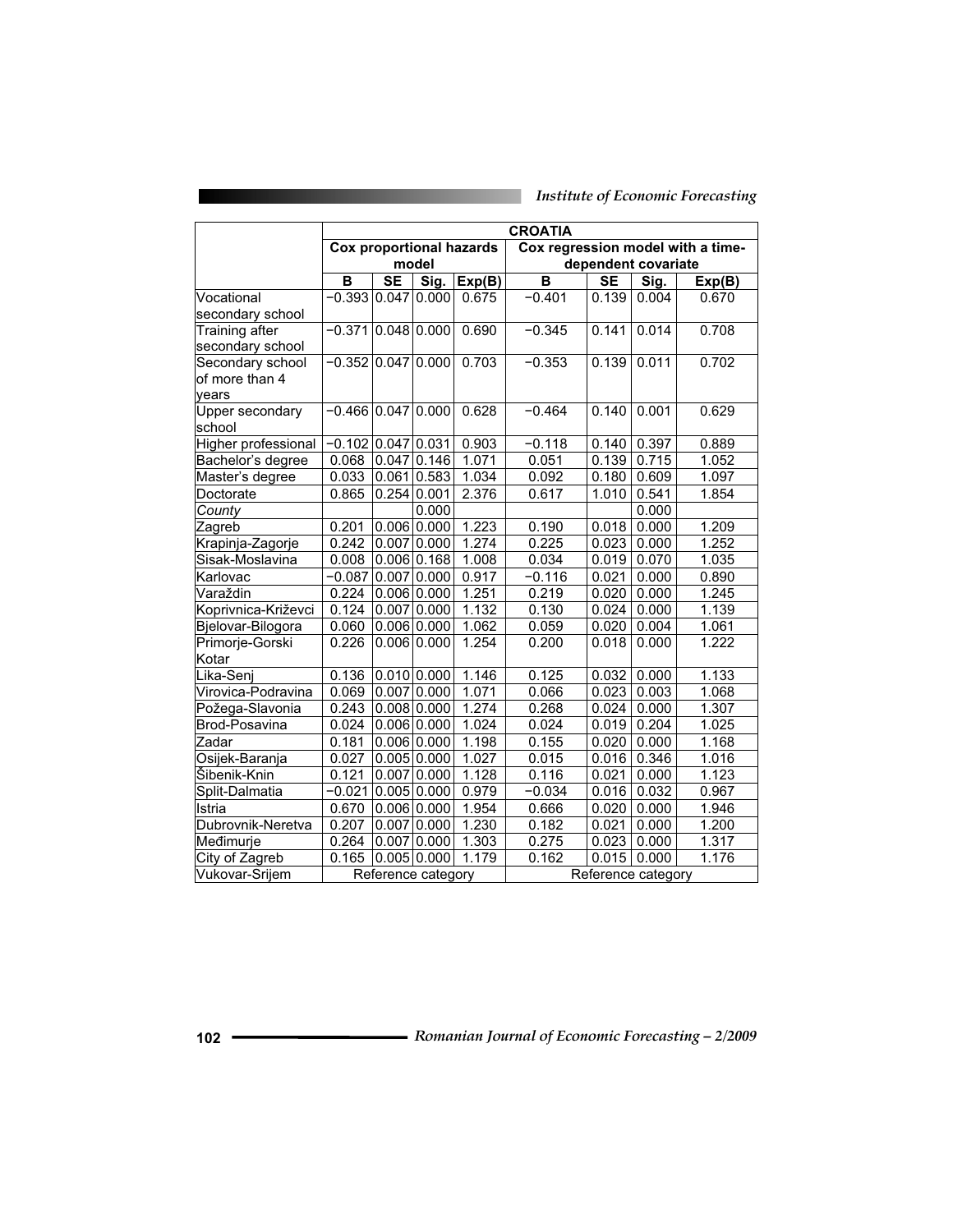*Cox Regression Models for Unemployment Duration* 

### **Table A5**

|                                     | <b>MACEDONIA</b> |                                       |                           |        |  |  |  |
|-------------------------------------|------------------|---------------------------------------|---------------------------|--------|--|--|--|
|                                     |                  | <b>Cox proportional hazards model</b> |                           |        |  |  |  |
|                                     | в                | <b>SE</b>                             | Sig.                      | Exp(B) |  |  |  |
| Age                                 | $-0.010$         | 0.000                                 | 0.000                     | 0.990  |  |  |  |
| Gender                              |                  |                                       | 0.000                     |        |  |  |  |
| Male                                | 0.030            | 0.004                                 | 0.000                     | 1.030  |  |  |  |
| Female                              |                  |                                       | <b>Reference category</b> |        |  |  |  |
| <b>Education</b>                    |                  |                                       | 0.000                     |        |  |  |  |
| Elementary school or none           |                  |                                       | <b>Reference category</b> |        |  |  |  |
| 1 year of secondary school          | 0.148            | 0.023                                 | 0.000                     | 1.159  |  |  |  |
| 2 years of secondary school         | 0.153            | 0.017                                 | 0.000                     | 1.166  |  |  |  |
| 3 years of secondary school         | 0.206            | 0.006                                 | 0.000                     | 1.229  |  |  |  |
| 4 years of secondary school         | 0.310            | 0.005                                 | 0.000                     | 1.363  |  |  |  |
| Advanced training or specialization | 0.369            | 0.014                                 | 0.000                     | 1.446  |  |  |  |
| Bachelor's degree                   | 0.609            | 0.008                                 | 0.000                     | 1.839  |  |  |  |
| Master's degree                     | 0.344            | 0.083                                 | 0.000                     | 1.411  |  |  |  |
| Doctorate                           | 1.306            | 0.122                                 | 0.000                     | 3.690  |  |  |  |
| Region                              |                  |                                       | 0.000                     |        |  |  |  |
| Berovo                              | $-0.003$         | 0.021                                 | 0.870                     | 0.997  |  |  |  |
| <b>Bitola</b>                       | 0.103            | 0.012                                 | 0.000                     | 1.108  |  |  |  |
| Debar                               | $-0.263$         | 0.023                                 | 0.000                     | 0.769  |  |  |  |
| Delcevo                             | $-0.295$         | 0.019                                 | 0.000                     | 0.745  |  |  |  |
| <b>Demir Hisar</b>                  | $-0.178$         | 0.029                                 | 0.000                     | 0.837  |  |  |  |
| Gevgelija                           | 0.001            | 0.017                                 | 0.970                     | 1.001  |  |  |  |
| Gostivar                            | $-0.708$         | 0.016                                 | 0.000                     | 0.493  |  |  |  |
| Kavadarci                           | $-0.322$         | 0.017                                 | 0.000                     | 0.725  |  |  |  |
| Kicevo                              | $-0.287$         | 0.018                                 | 0.000                     | 0.751  |  |  |  |
| Kocani                              | $-0.200$         | 0.015                                 | 0.000                     | 0.819  |  |  |  |
| Kratovo                             | $-0.415$         | 0.029                                 | 0.000                     | 0.660  |  |  |  |
| Kriva Palanka                       | $-0.449$         | 0.019                                 | 0.000                     | 0.638  |  |  |  |
| Krusevo                             | $-0.264$         | 0.030                                 | 0.000                     | 0.768  |  |  |  |
| Kumanovo                            | $-0.383$         | 0.013                                 | 0.000                     | 0.682  |  |  |  |
| Makedonski Brod                     | $-0.434$         | 0.032                                 | 0.000                     | 0.648  |  |  |  |
| Negotino                            | $-0.074$         | 0.019                                 | 0.000                     | 0.928  |  |  |  |
| Ohrid                               | $-0.056$         | 0.014                                 | 0.000                     | 0.945  |  |  |  |
| Prilep                              | $-0.329$         | 0.013                                 | 0.000                     | 0.720  |  |  |  |
| Probistip                           | $-0.108$         | 0.019                                 | 0.000                     | 0.898  |  |  |  |
| Radovis                             | 0.071            | 0.016                                 | 0.000                     | 1.073  |  |  |  |
| Resen                               | $-0.400$         | 0.028                                 | 0.000                     | 0.670  |  |  |  |
| Skopje                              | $-0.264$         | 0.010                                 | 0.000                     | 0.768  |  |  |  |
| Struga                              | $-0.249$         | 0.017                                 | 0.000                     | 0.779  |  |  |  |
| Strumica                            | $-0.307$         | 0.014                                 | 0.000                     | 0.736  |  |  |  |

# **Cox proportional hazards model for Macedonia**

Romanian Journal of Economic Forecasting – 2/2009 **- • • • 103 103**